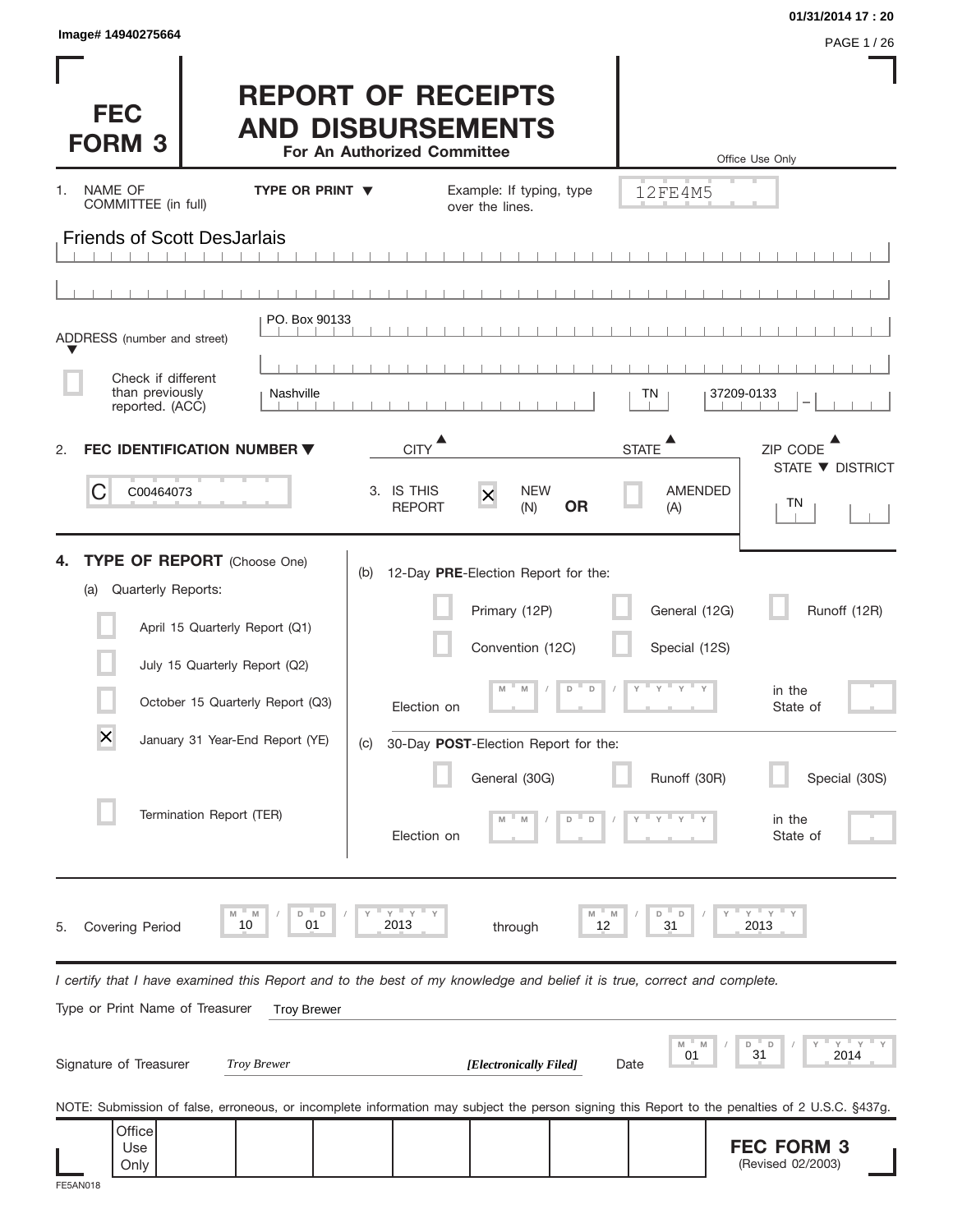|    |     | Image# 14940275665                                                                                         |                                                             |                                                  |
|----|-----|------------------------------------------------------------------------------------------------------------|-------------------------------------------------------------|--------------------------------------------------|
|    |     | FEC Form 3 (Revised 02/2003)                                                                               | <b>SUMMARY PAGE</b><br>of Receipts and Disbursements        | PAGE 2 / 26                                      |
|    |     | Write or Type Committee Name<br><b>Friends of Scott DesJarlais</b>                                         |                                                             |                                                  |
|    |     | Report Covering the Period:<br>From:                                                                       | $\mathbf{Y}$<br>Y<br>D<br>D<br>M<br>10<br>01<br>2013<br>To: | 2013<br>M<br>D<br>D<br>M<br>31<br>12             |
|    |     |                                                                                                            | <b>COLUMN A</b><br><b>This Period</b>                       | <b>COLUMN B</b><br><b>Election Cycle-to-Date</b> |
| 6. | (a) | Net Contributions (other than loans)<br><b>Total Contributions</b><br>(other than loans) (from Line 11(e)) | 17580.00                                                    | 291541.25                                        |
|    | (b) | <b>Total Contribution Refunds</b>                                                                          | 0.00                                                        | 13000.00                                         |
|    | (C) | Net Contributions (other than loans)<br>(subtract Line 6(b) from Line 6(a))                                | 17580.00                                                    | 278541.25                                        |
| 7. |     | Net Operating Expenditures                                                                                 |                                                             |                                                  |
|    | (a) | <b>Total Operating Expenditures</b>                                                                        | 33155.81                                                    | 155193.55                                        |
|    | (b) | Total Offsets to Operating<br>Expenditures (from Line 14)                                                  | 0.00                                                        | 89.58                                            |
|    | (C) | Net Operating Expenditures<br>(subtract Line 7(b) from Line 7(a))                                          | 33155.81                                                    | 155103.97                                        |
| 8  |     | Cash on Hand at Close of<br>Reporting Period (from Line 27)                                                | 154474.98                                                   |                                                  |
| 9. |     | Debts and Obligations Owed TO<br>the Committee (Itemize all on<br>Schedule C and/or Schedule D)            | 0.00                                                        |                                                  |
|    |     | 10. Debts and Obligations Owed BY<br>the Committee (Itemize all on<br>Schedule C and/or Schedule D)        | 0.00                                                        |                                                  |

## **For further information contact:**

Federal Election Commission 999 E Street, NW Washington, DC 20463

> Toll Free 800-424-9530 Local 202-694-1100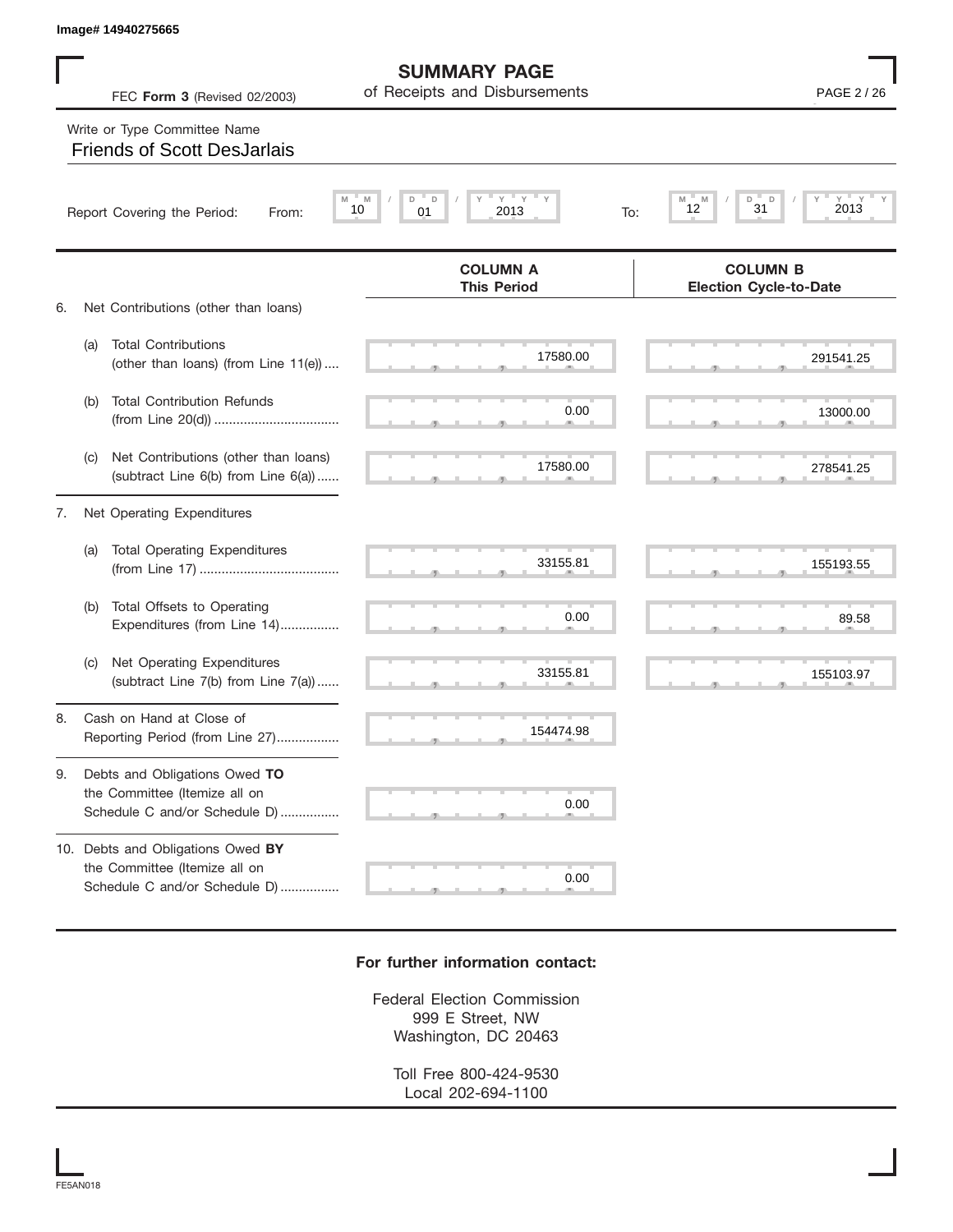| Image# 14940275666                                                                                 |                                                |                                                  |
|----------------------------------------------------------------------------------------------------|------------------------------------------------|--------------------------------------------------|
|                                                                                                    | <b>DETAILED SUMMARY PAGE</b>                   |                                                  |
| FEC Form 3 (Revised 12/2003)                                                                       | of Receipts                                    | PAGE 3/26                                        |
| Write or Type Committee Name                                                                       |                                                |                                                  |
| <b>Friends of Scott DesJarlais</b>                                                                 |                                                |                                                  |
| $M = M$<br>10<br>Report Covering the Period:<br>From:                                              | $Y$ $Y$ $Y$ $Y$<br>D<br>D<br>01<br>2013<br>To: | $Y$ $Y$ $Y$ $Y$<br>M<br>D<br>31<br>12<br>2013    |
| <b>I. RECEIPTS</b>                                                                                 | <b>COLUMN A</b><br><b>Total This Period</b>    | <b>COLUMN B</b><br><b>Election Cycle-to-Date</b> |
| 11. CONTRIBUTIONS (other than loans) FROM:                                                         |                                                |                                                  |
| Individuals/Persons Other Than<br>(a)<br><b>Political Committees</b>                               |                                                |                                                  |
| Itemized (use Schedule A)<br>(i)                                                                   | 16275.00                                       | 231755.00                                        |
| (ii)<br>(iii) TOTAL of contributions                                                               | 1305.00                                        | 7755.00                                          |
| from individuals                                                                                   | 17580.00                                       | 239510.00                                        |
| Political Party Committees<br>(b)                                                                  | 0.00                                           | 0.00                                             |
| <b>Other Political Committees</b><br>(c)                                                           | 0.00                                           | 52031.25                                         |
| (d)                                                                                                | 0.00                                           | 0.00                                             |
| TOTAL CONTRIBUTIONS<br>(e)<br>(other than loans)                                                   |                                                |                                                  |
| (add Lines 11(a)(iii), (b), (c), and (d))                                                          | 17580.00                                       | 291541.25                                        |
| 12. TRANSFERS FROM OTHER<br>AUTHORIZED COMMITTEES                                                  | 0.00                                           | 0.00                                             |
| 13. LOANS:                                                                                         |                                                |                                                  |
| Made or Guaranteed by the<br>(a)                                                                   | 0.00                                           | 0.00                                             |
| (b)                                                                                                | 0.00                                           | 0.00                                             |
| TOTAL LOANS<br>(c)<br>(add Lines 13(a) and (b))                                                    | 0.00                                           | 0.00                                             |
| 14. OFFSETS TO OPERATING                                                                           |                                                |                                                  |
| <b>EXPENDITURES</b>                                                                                | 0.00                                           | 89.58                                            |
| (Refunds, Rebates, etc.)                                                                           |                                                |                                                  |
| 15. OTHER RECEIPTS                                                                                 | 0.00                                           | 0.00                                             |
|                                                                                                    |                                                |                                                  |
| 16. TOTAL RECEIPTS (add Lines<br>11(e), 12, 13(c), 14, and 15)<br>(Carry Total to Line 24, page 4) | 17580.00                                       | 291630.83                                        |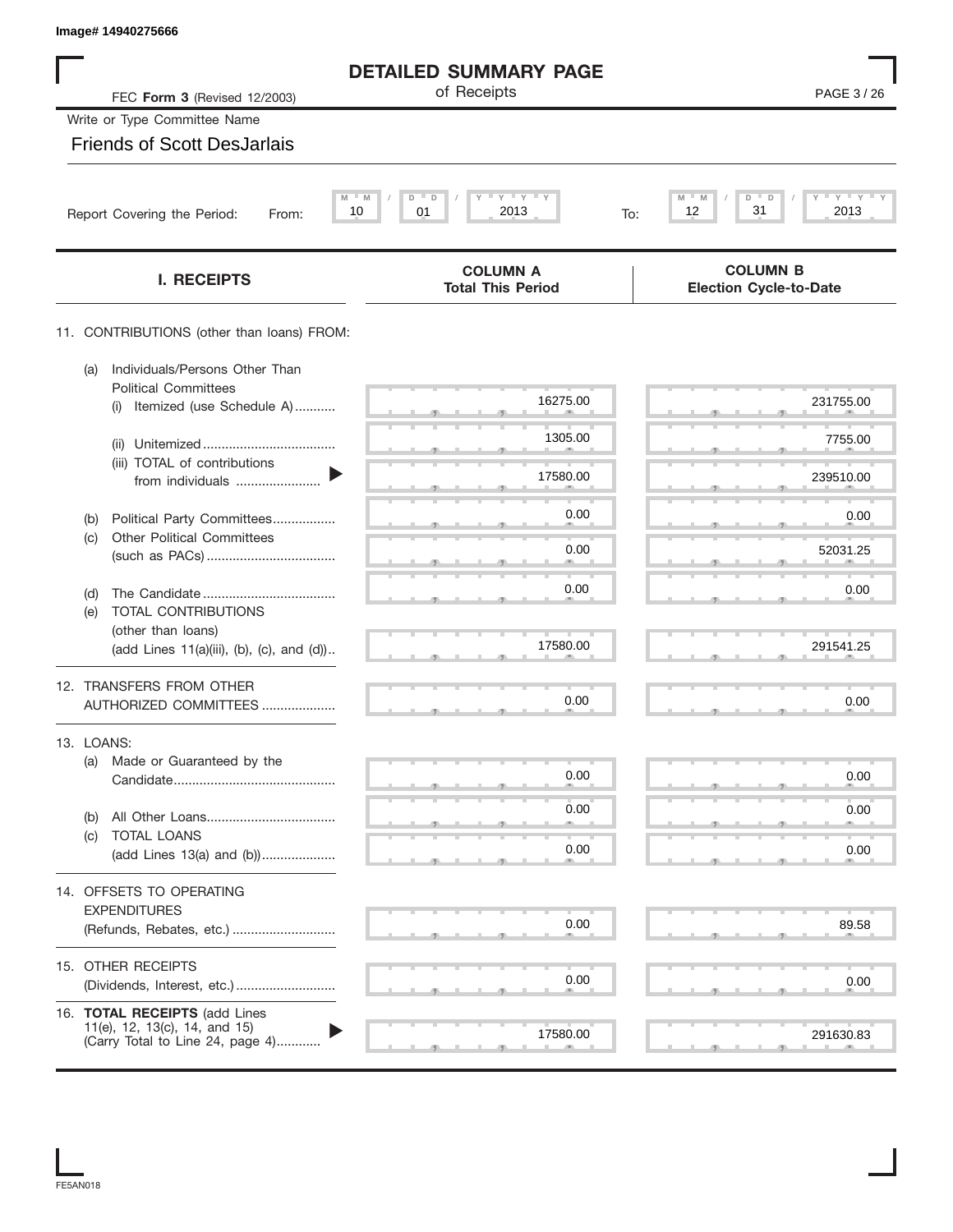|                                                                               | <b>DETAILED SUMMARY PAGE</b><br>of Disbursements | PAGE 4 / 26                                      |
|-------------------------------------------------------------------------------|--------------------------------------------------|--------------------------------------------------|
| FEC Form 3 (Revised 02/2003)<br><b>II. DISBURSEMENTS</b>                      | <b>COLUMN A</b><br><b>Total This Period</b>      | <b>COLUMN B</b><br><b>Election Cycle-to-Date</b> |
| 17. OPERATING EXPENDITURES                                                    | 33155.81                                         | 155193.55                                        |
|                                                                               |                                                  |                                                  |
| 18. TRANSFERS TO OTHER<br>AUTHORIZED COMMITTEES                               | 0.00                                             | 0.00                                             |
| 19. LOAN REPAYMENTS:<br>(a) Of Loans Made or Guaranteed                       | 0.00                                             | 0.00                                             |
| Of All Other Loans<br>(b)                                                     | 0.00                                             | 0.00                                             |
| TOTAL LOAN REPAYMENTS<br>(C)<br>(add Lines 19(a) and (b))                     | 0.00                                             | 0.00                                             |
| 20. REFUNDS OF CONTRIBUTIONS TO:<br>Individuals/Persons Other<br>(a)          |                                                  |                                                  |
| Than Political Committees                                                     | 0.00                                             | 0.00                                             |
| Political Party Committees<br>(b)<br><b>Other Political Committees</b><br>(C) | 0.00                                             | 0.00                                             |
|                                                                               | 0.00                                             | 13000.00                                         |
| TOTAL CONTRIBUTION REFUNDS<br>(d)<br>(add Lines 20(a), (b), and (c))          | 0.00                                             | 13000.00                                         |
| 21. OTHER DISBURSEMENTS                                                       | 0.00                                             | 0.00                                             |
| 22. TOTAL DISBURSEMENTS<br>(add Lines 17, 18, 19(c), 20(d), and 21)           | 33155.81                                         | 168193.55                                        |
| <b>III. CASH SUMMARY</b>                                                      |                                                  |                                                  |
|                                                                               |                                                  | 170050.79                                        |
| 24                                                                            |                                                  | 17580.00                                         |
|                                                                               |                                                  | 187630.79                                        |
|                                                                               |                                                  | 33155.81                                         |
| 27. CASH ON HAND AT CLOSE OF REPORTING PERIOD                                 |                                                  | 154474.98                                        |

## **III. CASH SUMMARY**

|                                               | 170050.79 |
|-----------------------------------------------|-----------|
|                                               | 17580.00  |
|                                               | 187630.79 |
|                                               | 33155.81  |
| 27. CASH ON HAND AT CLOSE OF REPORTING PERIOD | 154474.98 |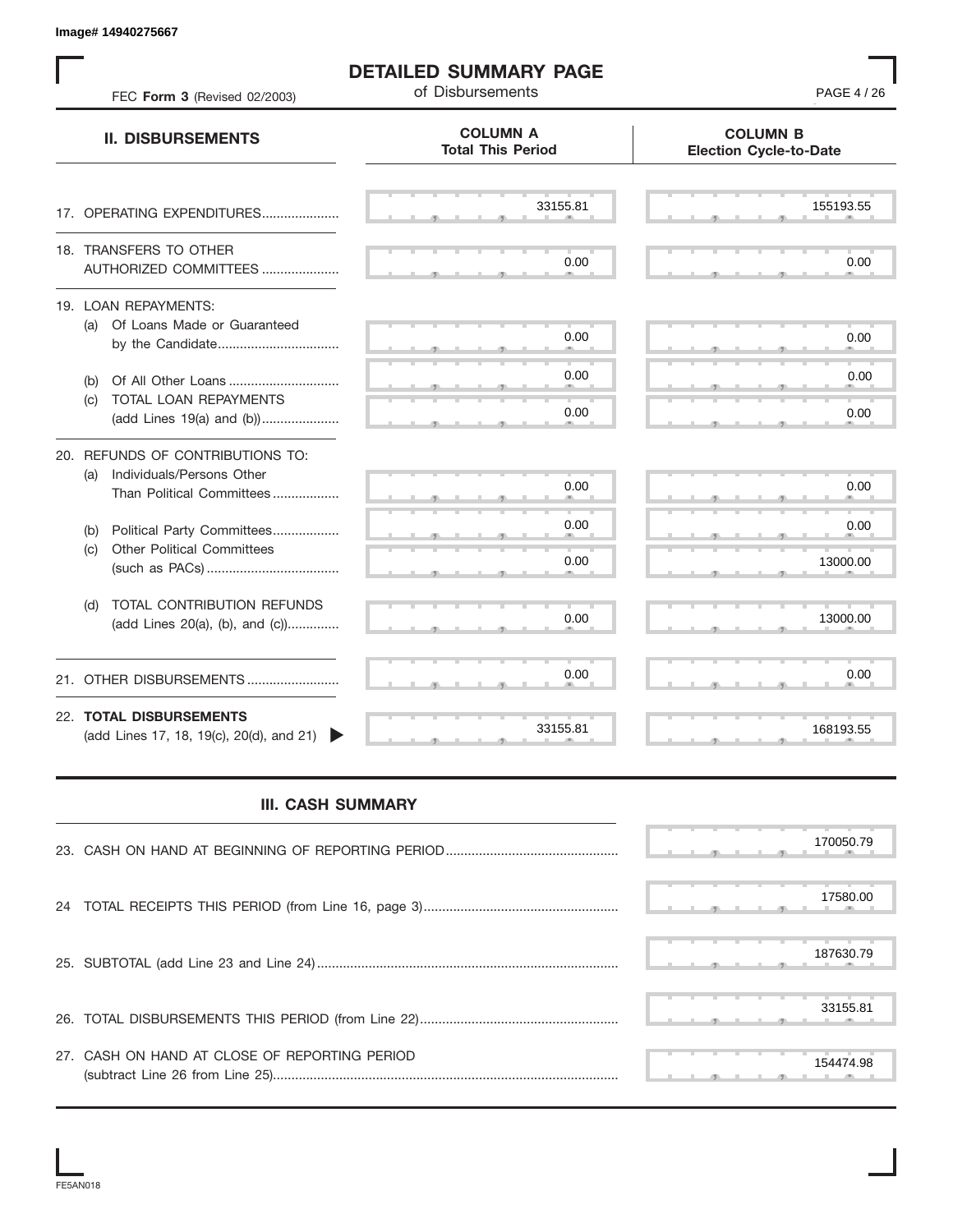## tmage#14940275668<br>DAGE 5/26 PAGE 5/26 PAGE 5/26<br>**DAGE 14940275668 SACI G`H9LH`F9 @ H98** HC '5 'F9DCFH2C7 < 981 @ 'CF '<del>41</del>9 A <del>A</del>5 H=CB :

Ī **Form/Schedule: F3NTransaction ID :** 

**Form/Schedule: Transaction ID:**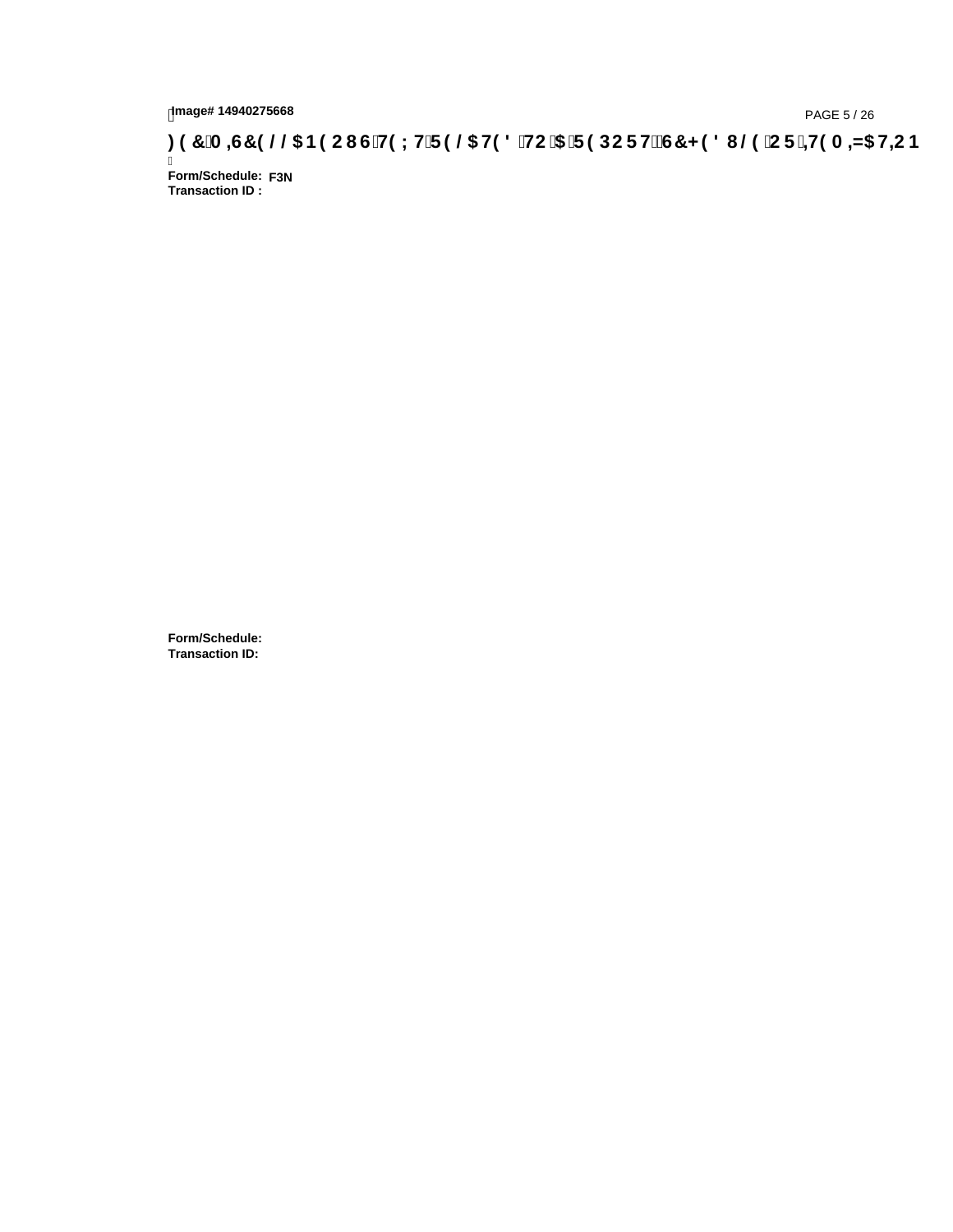|    | Image# 14940275669                                                |                            |                                                      |                                                                                                                                                                                                                                                                                                                                     |
|----|-------------------------------------------------------------------|----------------------------|------------------------------------------------------|-------------------------------------------------------------------------------------------------------------------------------------------------------------------------------------------------------------------------------------------------------------------------------------------------------------------------------------|
|    | <b>SCHEDULE A (FEC Form 3)</b>                                    |                            | Use separate schedule(s)<br>for each category of the | PAGE<br>OF<br>6<br>26<br>FOR LINE NUMBER:<br>(check only one)                                                                                                                                                                                                                                                                       |
|    | <b>ITEMIZED RECEIPTS</b>                                          |                            | Detailed Summary Page                                | ×<br>11a<br>11 <sub>b</sub><br>11c<br>11d                                                                                                                                                                                                                                                                                           |
|    |                                                                   |                            |                                                      | 12<br>13a<br>14<br>13 <sub>b</sub><br>15<br>Any information copied from such Reports and Statements may not be sold or used by any person for the purpose of soliciting contributions<br>or for commercial purposes, other than using the name and address of any political committee to solicit contributions from such committee. |
|    | NAME OF COMMITTEE (In Full)<br><b>Friends of Scott DesJarlais</b> |                            |                                                      |                                                                                                                                                                                                                                                                                                                                     |
| Α. | Full Name (Last, First, Middle Initial)<br>Dr. Jerry Anderson     |                            |                                                      | Date of Receipt                                                                                                                                                                                                                                                                                                                     |
|    | Mailing Address 1431 S College St                                 |                            |                                                      | $M - M$<br>$\mathbf{I}$ $\mathbf{Y}$ $\mathbf{I}$ $\mathbf{Y}$ $\mathbf{I}$ $\mathbf{Y}$<br>$D$ $D$<br>10<br>31<br>2013                                                                                                                                                                                                             |
|    | City<br>Winchester                                                | State<br>TN                | Zip Code<br>37398-2414                               | Transaction ID: A913D09AB5C7849FF965                                                                                                                                                                                                                                                                                                |
|    | FEC ID number of contributing<br>federal political committee.     | C                          |                                                      | Amount of Each Receipt this Period<br>200.00                                                                                                                                                                                                                                                                                        |
|    | Name of Employer<br>Self Employed<br>Receipt For: 2014            | Occupation<br>Chiropractor |                                                      |                                                                                                                                                                                                                                                                                                                                     |
|    | Primary<br>General<br>Other (specify)                             |                            | Election Cycle-to-Date<br>600.00                     |                                                                                                                                                                                                                                                                                                                                     |
| В. | Full Name (Last, First, Middle Initial)<br>Mr. Richard Strickler  |                            |                                                      | Date of Receipt                                                                                                                                                                                                                                                                                                                     |
|    | Mailing Address 420 Verandah Ln                                   |                            |                                                      | $\mathbf{I}$ $\mathbf{Y}$ $\mathbf{I}$ $\mathbf{Y}$ $\mathbf{I}$ $\mathbf{Y}$<br>$M - M$<br>$D$ $D$<br>11<br>06<br>2013                                                                                                                                                                                                             |
|    | City<br>Franklin                                                  | State<br><b>TN</b>         | Zip Code<br>37064-4736                               | Transaction ID: AEE9BD3CA629F4A9D86A                                                                                                                                                                                                                                                                                                |
|    | FEC ID number of contributing<br>federal political committee.     | C                          |                                                      | Amount of Each Receipt this Period                                                                                                                                                                                                                                                                                                  |
|    | Name of Employer<br>Ge Capital                                    | Occupation<br>Retired      |                                                      | 500.00                                                                                                                                                                                                                                                                                                                              |
|    | Receipt For: 2014<br>General<br>Primary<br>Other (specify)        |                            | Election Cycle-to-Date<br>1000.00                    |                                                                                                                                                                                                                                                                                                                                     |
| C. | Full Name (Last, First, Middle Initial)<br>Mrs. Janie McAfee      |                            |                                                      | Date of Receipt                                                                                                                                                                                                                                                                                                                     |
|    | Mailing Address 4779 Shady Grove Rd                               |                            |                                                      | $\mathbf{I}$ $\mathbf{Y}$ $\mathbf{I}$ $\mathbf{Y}$ $\mathbf{I}$ $\mathbf{Y}$<br>$M - M$<br>$D$ $D$<br>12<br>2013<br>31                                                                                                                                                                                                             |
|    | City<br>Morrison                                                  | State<br>TN                | Zip Code<br>37357-3268                               | Transaction ID: A771A3998D8474AE1BDE                                                                                                                                                                                                                                                                                                |
|    | FEC ID number of contributing<br>federal political committee.     | C                          |                                                      | Amount of Each Receipt this Period                                                                                                                                                                                                                                                                                                  |
|    | Name of Employer<br>Retired                                       | Occupation<br>Retired      |                                                      | 1000.00                                                                                                                                                                                                                                                                                                                             |
|    | Receipt For: 2014<br>Primary<br>General<br>Other (specify)        |                            | Election Cycle-to-Date<br>2000.00                    |                                                                                                                                                                                                                                                                                                                                     |
|    |                                                                   |                            |                                                      | 1700.00                                                                                                                                                                                                                                                                                                                             |
|    |                                                                   |                            |                                                      |                                                                                                                                                                                                                                                                                                                                     |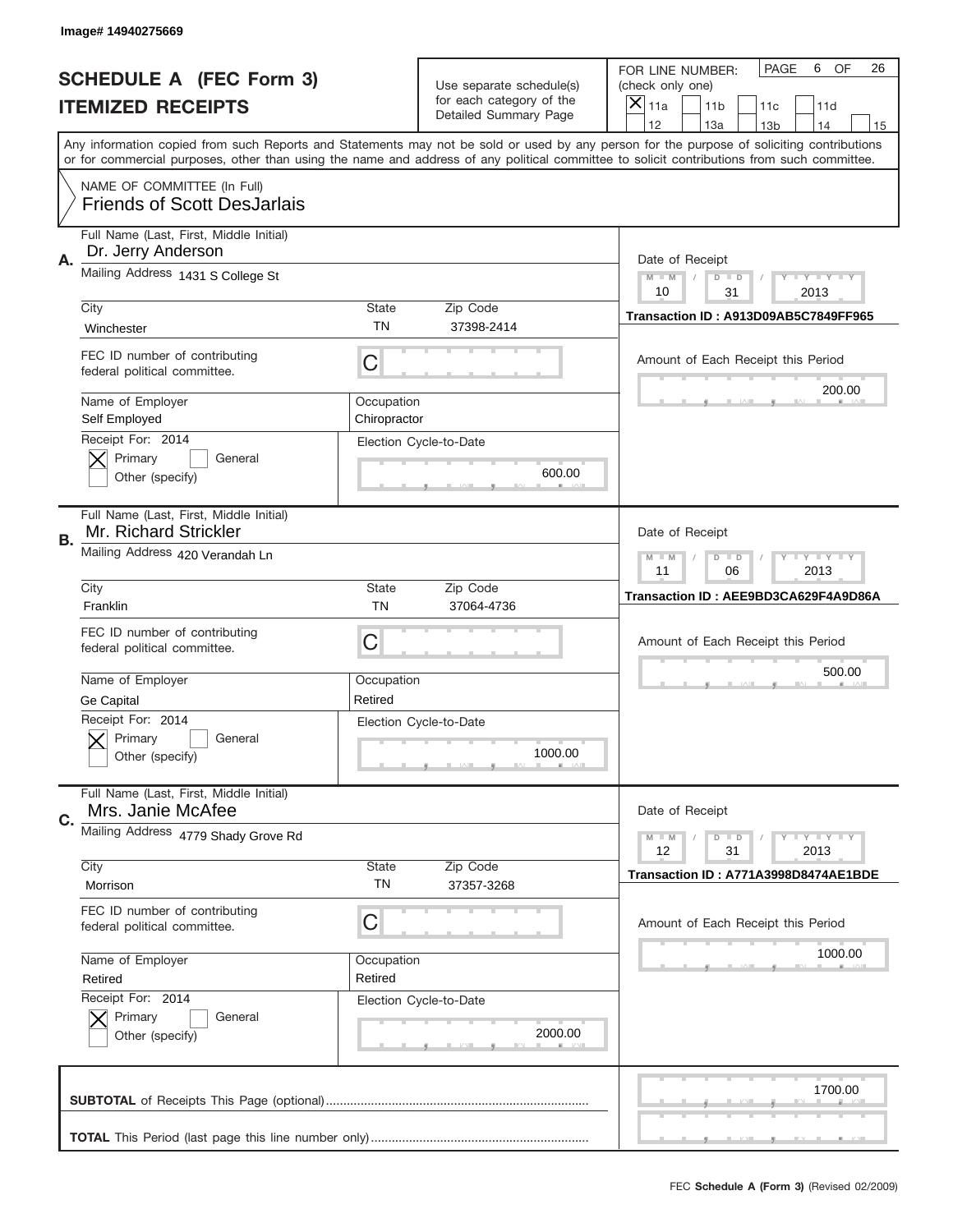|    | Image#14940275670                                                 |                         |                                                   |                                                                                                                                                                                                                                                                                                                                     |
|----|-------------------------------------------------------------------|-------------------------|---------------------------------------------------|-------------------------------------------------------------------------------------------------------------------------------------------------------------------------------------------------------------------------------------------------------------------------------------------------------------------------------------|
|    | <b>SCHEDULE A (FEC Form 3)</b>                                    |                         | Use separate schedule(s)                          | OF<br><b>PAGE</b><br>$7^{\circ}$<br>26<br>FOR LINE NUMBER:<br>(check only one)                                                                                                                                                                                                                                                      |
|    | <b>ITEMIZED RECEIPTS</b>                                          |                         | for each category of the<br>Detailed Summary Page | ×<br>11a<br>11 <sub>b</sub><br>11c<br>11d                                                                                                                                                                                                                                                                                           |
|    |                                                                   |                         |                                                   | 12<br>13a<br>14<br>13 <sub>b</sub><br>15<br>Any information copied from such Reports and Statements may not be sold or used by any person for the purpose of soliciting contributions<br>or for commercial purposes, other than using the name and address of any political committee to solicit contributions from such committee. |
|    | NAME OF COMMITTEE (In Full)<br><b>Friends of Scott DesJarlais</b> |                         |                                                   |                                                                                                                                                                                                                                                                                                                                     |
| Α. | Full Name (Last, First, Middle Initial)<br>Dr. Jim Kennedy        |                         |                                                   | Date of Receipt                                                                                                                                                                                                                                                                                                                     |
|    | Mailing Address 200 Spirit Hill Cir                               |                         |                                                   | $M - M$<br>$-1$ $-1$ $-1$ $-1$ $-1$<br>$D$ $D$<br>12<br>26<br>2013                                                                                                                                                                                                                                                                  |
|    | City<br>Smyrna                                                    | State<br>TN             | Zip Code<br>37167-8121                            | Transaction ID: AF7E4BF8585AF4C9C9A4                                                                                                                                                                                                                                                                                                |
|    | FEC ID number of contributing<br>federal political committee.     | C                       |                                                   | Amount of Each Receipt this Period<br>250.00                                                                                                                                                                                                                                                                                        |
|    | Name of Employer<br><b>UP-MA Health Solutions</b>                 | Occupation<br>Physician |                                                   |                                                                                                                                                                                                                                                                                                                                     |
|    | Receipt For: 2014<br>Primary<br>General<br>Other (specify)        |                         | Election Cycle-to-Date<br>250.00                  |                                                                                                                                                                                                                                                                                                                                     |
| В. | Full Name (Last, First, Middle Initial)<br>Mrs. Terry L. Dotson   |                         |                                                   | Date of Receipt                                                                                                                                                                                                                                                                                                                     |
|    | Mailing Address 472 Poplar Springs Rd.                            |                         |                                                   | $M - M$<br>$D$ $D$<br>$\mathbf{I}$ $\mathbf{Y}$ $\mathbf{I}$ $\mathbf{Y}$ $\mathbf{I}$ $\mathbf{Y}$<br>11<br>06<br>2013                                                                                                                                                                                                             |
|    | City<br>Kingston                                                  | State<br><b>TN</b>      | Zip Code<br>37763-4100                            | Transaction ID: AE7A16EDE089042BF830                                                                                                                                                                                                                                                                                                |
|    | FEC ID number of contributing<br>federal political committee.     | C                       |                                                   | Amount of Each Receipt this Period                                                                                                                                                                                                                                                                                                  |
|    | Name of Employer<br><b>Winding Creek Stables</b>                  | Occupation<br>Owner     |                                                   | 1000.00                                                                                                                                                                                                                                                                                                                             |
|    | Receipt For: 2014<br>General<br>Primary<br>Other (specify)        |                         | Election Cycle-to-Date<br>1000.00                 |                                                                                                                                                                                                                                                                                                                                     |
| C. | Full Name (Last, First, Middle Initial)<br>Mr. Harold Deep        |                         |                                                   | Date of Receipt                                                                                                                                                                                                                                                                                                                     |
|    | Mailing Address PO Box 221                                        |                         | Zip Code                                          | <b>LYLYLY</b><br>$M - M$<br>$D$ $D$<br>10<br>2013<br>19                                                                                                                                                                                                                                                                             |
|    | City<br>Jasper                                                    | State<br>TN             | 37347-0221                                        | <b>Transaction ID: A049F1202C24649D797A</b>                                                                                                                                                                                                                                                                                         |
|    | FEC ID number of contributing<br>federal political committee.     | С                       |                                                   | Amount of Each Receipt this Period                                                                                                                                                                                                                                                                                                  |
|    | Name of Employer<br>Retired<br>Receipt For: 2014                  | Occupation<br>Retired   |                                                   | 200.00                                                                                                                                                                                                                                                                                                                              |
|    | Primary<br>General<br>Other (specify)                             |                         | Election Cycle-to-Date<br>400.00                  |                                                                                                                                                                                                                                                                                                                                     |
|    |                                                                   |                         |                                                   | 1450.00                                                                                                                                                                                                                                                                                                                             |
|    |                                                                   |                         |                                                   | _                                                                                                                                                                                                                                                                                                                                   |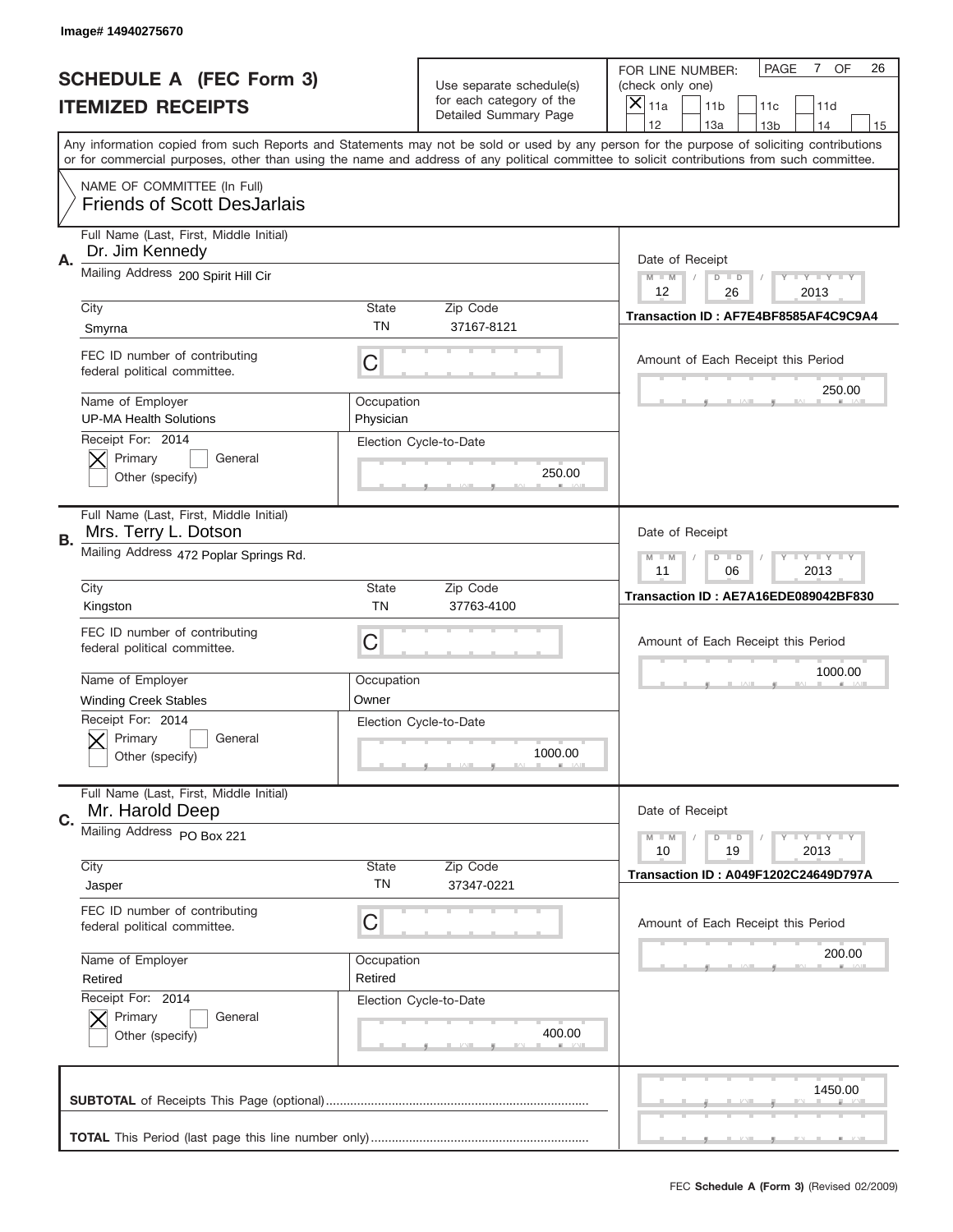|    | Image# 14940275671                                                |                                                           |                                                   |                                                                                                                                                                                                                                                                                                                                     |
|----|-------------------------------------------------------------------|-----------------------------------------------------------|---------------------------------------------------|-------------------------------------------------------------------------------------------------------------------------------------------------------------------------------------------------------------------------------------------------------------------------------------------------------------------------------------|
|    | <b>SCHEDULE A (FEC Form 3)</b>                                    |                                                           | Use separate schedule(s)                          | PAGE<br>8<br><b>OF</b><br>26<br>FOR LINE NUMBER:<br>(check only one)                                                                                                                                                                                                                                                                |
|    | <b>ITEMIZED RECEIPTS</b>                                          |                                                           | for each category of the<br>Detailed Summary Page | $\boldsymbol{\times}$<br>11a<br>11 <sub>b</sub><br>11c<br>11d                                                                                                                                                                                                                                                                       |
|    |                                                                   |                                                           |                                                   | 12<br>13a<br>14<br>13 <sub>b</sub><br>15<br>Any information copied from such Reports and Statements may not be sold or used by any person for the purpose of soliciting contributions<br>or for commercial purposes, other than using the name and address of any political committee to solicit contributions from such committee. |
|    | NAME OF COMMITTEE (In Full)<br><b>Friends of Scott DesJarlais</b> |                                                           |                                                   |                                                                                                                                                                                                                                                                                                                                     |
| Α. | Full Name (Last, First, Middle Initial)<br>Mr. Philip McAfee      |                                                           |                                                   | Date of Receipt                                                                                                                                                                                                                                                                                                                     |
|    | Mailing Address 4779 Shady Grove Rd                               |                                                           |                                                   | <b>LY LY LY</b><br>$M - M$<br>$D$ $D$<br>11<br>06<br>2013                                                                                                                                                                                                                                                                           |
|    | City<br>Morrison                                                  | State<br>TN                                               | Zip Code<br>37357-3268                            | Transaction ID: AEB03308ACB92434BB00                                                                                                                                                                                                                                                                                                |
|    | FEC ID number of contributing<br>federal political committee.     | C                                                         |                                                   | Amount of Each Receipt this Period<br>1000.00                                                                                                                                                                                                                                                                                       |
|    | Name of Employer<br>Retired                                       | Occupation<br>Retired                                     |                                                   |                                                                                                                                                                                                                                                                                                                                     |
|    | Receipt For: 2014<br>Primary<br>General<br>Other (specify)        |                                                           | Election Cycle-to-Date<br>2000.00                 |                                                                                                                                                                                                                                                                                                                                     |
| В. | Full Name (Last, First, Middle Initial)<br>Dr. Robert Childress   |                                                           |                                                   | Date of Receipt                                                                                                                                                                                                                                                                                                                     |
|    | Mailing Address PO Box 3232                                       | <b>LY LY LY</b><br>$D$ $D$<br>$M - M$<br>11<br>06<br>2013 |                                                   |                                                                                                                                                                                                                                                                                                                                     |
|    | City<br>Sewanee                                                   | <b>State</b><br><b>TN</b>                                 | Zip Code<br>37375-3232                            | Transaction ID: A87B6CBE3C3CA4348970                                                                                                                                                                                                                                                                                                |
|    | FEC ID number of contributing<br>federal political committee.     | C                                                         |                                                   | Amount of Each Receipt this Period                                                                                                                                                                                                                                                                                                  |
|    | Name of Employer<br><b>Honeycutt Family Dentistry</b>             | Occupation<br><b>Pediatric Dentist</b>                    |                                                   | 250.00                                                                                                                                                                                                                                                                                                                              |
|    | Receipt For: 2014<br>General<br>Primary<br>Other (specify)        |                                                           | Election Cycle-to-Date<br>750.00                  |                                                                                                                                                                                                                                                                                                                                     |
| C. | Full Name (Last, First, Middle Initial)<br>Mr. John Calfee        |                                                           |                                                   | Date of Receipt                                                                                                                                                                                                                                                                                                                     |
|    | Mailing Address 1807 Brighton Dr                                  |                                                           |                                                   | <b>LYLYLY</b><br>$M - M$<br>$D$ $D$<br>12<br>31<br>2013                                                                                                                                                                                                                                                                             |
|    | City<br>Murfreesboro                                              | State<br>TN                                               | Zip Code<br>37130-5951                            | Transaction ID: A76F73AC278D347B4978                                                                                                                                                                                                                                                                                                |
|    | FEC ID number of contributing<br>federal political committee.     | С                                                         |                                                   | Amount of Each Receipt this Period                                                                                                                                                                                                                                                                                                  |
|    | Name of Employer<br>Self Employed                                 | Occupation<br><b>Finance Consultant</b>                   |                                                   | 250.00                                                                                                                                                                                                                                                                                                                              |
|    | Receipt For: 2014<br>Primary<br>General<br>Other (specify)        |                                                           | Election Cycle-to-Date<br>350.00                  |                                                                                                                                                                                                                                                                                                                                     |
|    |                                                                   |                                                           |                                                   | 1500.00                                                                                                                                                                                                                                                                                                                             |
|    |                                                                   |                                                           |                                                   |                                                                                                                                                                                                                                                                                                                                     |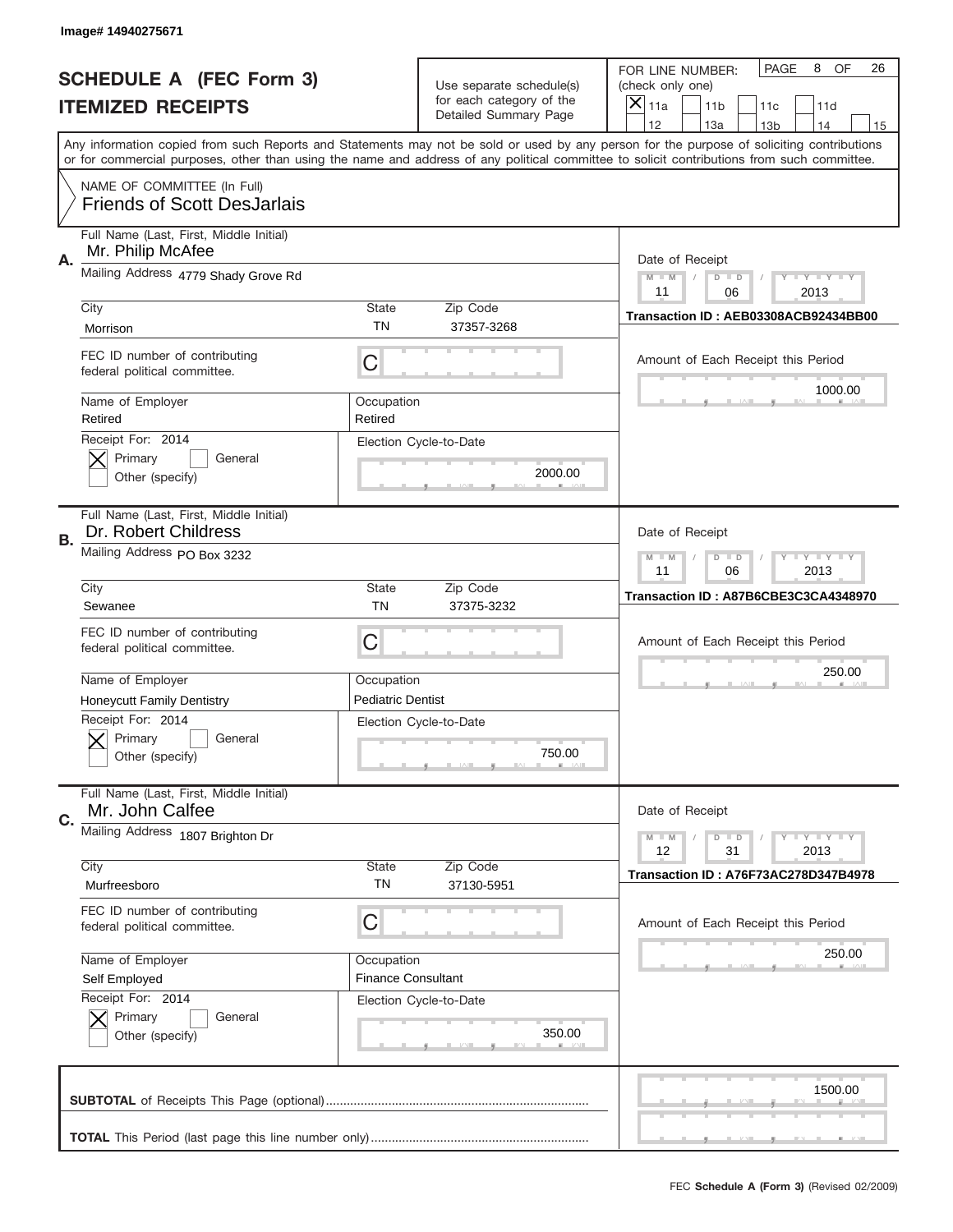|           | Image#14940275672                                                 |                       |                                                   |                                                                                                                                                                                                                                                                                                                                     |
|-----------|-------------------------------------------------------------------|-----------------------|---------------------------------------------------|-------------------------------------------------------------------------------------------------------------------------------------------------------------------------------------------------------------------------------------------------------------------------------------------------------------------------------------|
|           | <b>SCHEDULE A (FEC Form 3)</b>                                    |                       | Use separate schedule(s)                          | PAGE<br>OF<br>9<br>26<br>FOR LINE NUMBER:<br>(check only one)                                                                                                                                                                                                                                                                       |
|           | <b>ITEMIZED RECEIPTS</b>                                          |                       | for each category of the<br>Detailed Summary Page | ×<br>11a<br>11 <sub>b</sub><br>11c<br>11d                                                                                                                                                                                                                                                                                           |
|           |                                                                   |                       |                                                   | 12<br>13a<br>14<br>13 <sub>b</sub><br>15<br>Any information copied from such Reports and Statements may not be sold or used by any person for the purpose of soliciting contributions<br>or for commercial purposes, other than using the name and address of any political committee to solicit contributions from such committee. |
|           | NAME OF COMMITTEE (In Full)<br><b>Friends of Scott DesJarlais</b> |                       |                                                   |                                                                                                                                                                                                                                                                                                                                     |
| А.        | Full Name (Last, First, Middle Initial)<br>Mrs. Nancy E. Post     |                       |                                                   | Date of Receipt                                                                                                                                                                                                                                                                                                                     |
|           | Mailing Address 4564 Main Street                                  |                       |                                                   | $M - M$<br>$\mathbf{I}$ $\mathbf{Y}$ $\mathbf{I}$ $\mathbf{Y}$ $\mathbf{I}$ $\mathbf{Y}$<br>$D$ $D$<br>10<br>19<br>2013                                                                                                                                                                                                             |
|           | City<br>Jasper                                                    | State<br>TN           | Zip Code<br>37347-3504                            | Transaction ID: A9C958ACFC288481F92F                                                                                                                                                                                                                                                                                                |
|           | FEC ID number of contributing<br>federal political committee.     | C                     |                                                   | Amount of Each Receipt this Period<br>400.00                                                                                                                                                                                                                                                                                        |
|           | Name of Employer<br><b>Fancy Nancys</b>                           | Occupation<br>Owner   |                                                   |                                                                                                                                                                                                                                                                                                                                     |
|           | Receipt For: 2014<br>Primary<br>General<br>Other (specify)        |                       | Election Cycle-to-Date<br>400.00                  |                                                                                                                                                                                                                                                                                                                                     |
| <b>B.</b> | Full Name (Last, First, Middle Initial)<br><b>Ron Gambill</b>     |                       |                                                   | Date of Receipt                                                                                                                                                                                                                                                                                                                     |
|           | Mailing Address 127 Gillette Dr.                                  |                       |                                                   | $M - M$<br>$D$ $D$<br><b>LYLYLY</b><br>11<br>06<br>2013                                                                                                                                                                                                                                                                             |
|           | City<br>Franklin                                                  | State<br><b>TN</b>    | Zip Code<br>37069-4113                            | <b>Transaction ID: AB3547292695E487B92C</b>                                                                                                                                                                                                                                                                                         |
|           | FEC ID number of contributing<br>federal political committee.     | C                     |                                                   | Amount of Each Receipt this Period                                                                                                                                                                                                                                                                                                  |
|           | Name of Employer<br><b>Educational Funding</b>                    | Occupation<br>Manager |                                                   | 250.00                                                                                                                                                                                                                                                                                                                              |
|           | Receipt For: 2014<br>General<br>Primary<br>Other (specify)        |                       | Election Cycle-to-Date<br>500.00                  |                                                                                                                                                                                                                                                                                                                                     |
| C.        | Full Name (Last, First, Middle Initial)<br>Mr. Geoff Post         |                       |                                                   | Date of Receipt                                                                                                                                                                                                                                                                                                                     |
|           | Mailing Address 4564 Main St                                      |                       |                                                   | <b>LYLYLY</b><br>$M - M$<br>$D$ $D$<br>10<br>2013<br>19                                                                                                                                                                                                                                                                             |
|           | City<br>Jasper                                                    | State<br>TN           | Zip Code<br>37347-3504                            | Transaction ID: AA35ADAF31FB940D4BC0                                                                                                                                                                                                                                                                                                |
|           | FEC ID number of contributing<br>federal political committee.     | С                     |                                                   | Amount of Each Receipt this Period                                                                                                                                                                                                                                                                                                  |
|           | Name of Employer<br><b>Citizens State Bank</b>                    | Occupation<br>Banker  |                                                   | 600.00                                                                                                                                                                                                                                                                                                                              |
|           | Receipt For: 2014<br>Primary<br>General<br>Other (specify)        |                       | Election Cycle-to-Date<br>2600.00                 |                                                                                                                                                                                                                                                                                                                                     |
|           |                                                                   |                       |                                                   | 1250.00                                                                                                                                                                                                                                                                                                                             |
|           |                                                                   |                       |                                                   |                                                                                                                                                                                                                                                                                                                                     |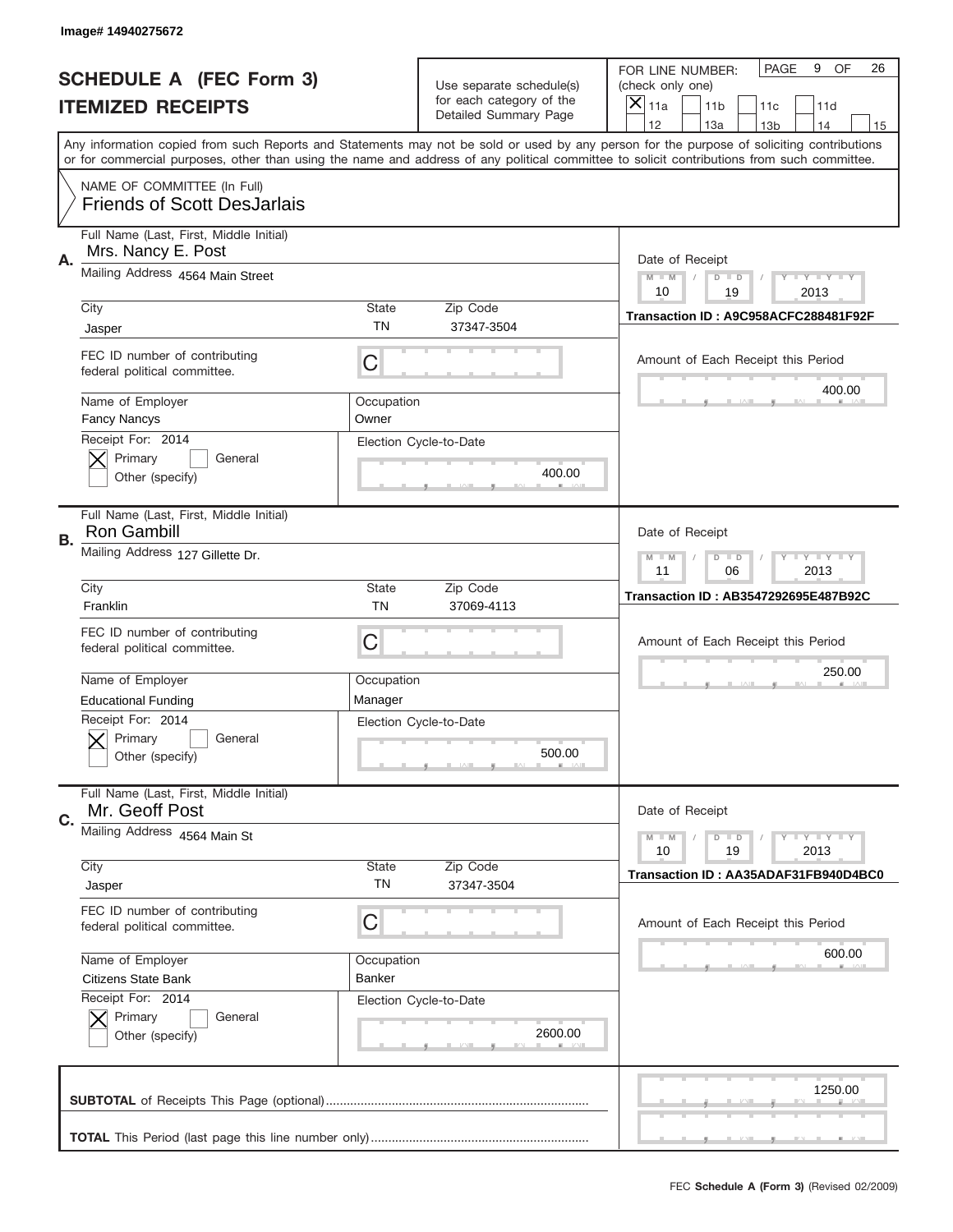|    | Image#14940275673                                                 |                         |                                                      |                                                                                                                                                                                                                                                                                         |
|----|-------------------------------------------------------------------|-------------------------|------------------------------------------------------|-----------------------------------------------------------------------------------------------------------------------------------------------------------------------------------------------------------------------------------------------------------------------------------------|
|    | <b>SCHEDULE A (FEC Form 3)</b>                                    |                         | Use separate schedule(s)<br>for each category of the | 10 OF<br>PAGE<br>26<br>FOR LINE NUMBER:<br>(check only one)                                                                                                                                                                                                                             |
|    | <b>ITEMIZED RECEIPTS</b>                                          |                         | Detailed Summary Page                                | ×<br>11a<br>11 <sub>b</sub><br>11c<br>11d<br>12<br>13a<br>13 <sub>b</sub><br>14<br>15                                                                                                                                                                                                   |
|    |                                                                   |                         |                                                      | Any information copied from such Reports and Statements may not be sold or used by any person for the purpose of soliciting contributions<br>or for commercial purposes, other than using the name and address of any political committee to solicit contributions from such committee. |
|    | NAME OF COMMITTEE (In Full)<br><b>Friends of Scott DesJarlais</b> |                         |                                                      |                                                                                                                                                                                                                                                                                         |
| Α. | Full Name (Last, First, Middle Initial)<br>Mr. J. Harvey Cameron  |                         |                                                      | Date of Receipt                                                                                                                                                                                                                                                                         |
|    | Mailing Address PO Box 759                                        |                         |                                                      | $M - M$<br>$-1$ $-1$ $-1$ $-1$ $-1$<br>$D$ $D$<br>12<br>12<br>2013                                                                                                                                                                                                                      |
|    | City<br>Jasper                                                    | State<br><b>TN</b>      | Zip Code<br>37347-0759                               | Transaction ID: ABA47A1E00DC2452AA98                                                                                                                                                                                                                                                    |
|    | FEC ID number of contributing<br>federal political committee.     | C                       |                                                      | Amount of Each Receipt this Period<br>1000.00                                                                                                                                                                                                                                           |
|    | Name of Employer<br>Self Employed<br>Receipt For: 2014            | Occupation<br>Attorney  |                                                      |                                                                                                                                                                                                                                                                                         |
|    | Primary<br>General<br>Other (specify)                             |                         | Election Cycle-to-Date<br>2000.00                    |                                                                                                                                                                                                                                                                                         |
| В. | Full Name (Last, First, Middle Initial)<br>Mr. Kevin Macdonald    |                         |                                                      | Date of Receipt                                                                                                                                                                                                                                                                         |
|    | Mailing Address 1789 Forest Parkway                               |                         |                                                      | <b>LY LY LY</b><br>$M - M$<br>$D$ $D$<br>11<br>06<br>2013                                                                                                                                                                                                                               |
|    | City<br>Morrow                                                    | State<br>GA             | Zip Code<br>30260-3505                               | Transaction ID: ABBB75BEB979D428996E                                                                                                                                                                                                                                                    |
|    | FEC ID number of contributing<br>federal political committee.     | C                       |                                                      | Amount of Each Receipt this Period                                                                                                                                                                                                                                                      |
|    | Name of Employer<br>Carrier                                       | Occupation<br>President |                                                      | 1000.00                                                                                                                                                                                                                                                                                 |
|    | Receipt For: 2014<br>General<br>Primary<br>Other (specify)        |                         | Election Cycle-to-Date<br>1000.00                    |                                                                                                                                                                                                                                                                                         |
| C. | Full Name (Last, First, Middle Initial)<br>Mr. Cabot Hyde         |                         |                                                      | Date of Receipt                                                                                                                                                                                                                                                                         |
|    | Mailing Address 900 Lynnwood Blvd                                 |                         |                                                      | $\mathbf{I}$ $\mathbf{Y}$ $\mathbf{I}$ $\mathbf{Y}$ $\mathbf{I}$ $\mathbf{Y}$<br>$M - M$<br>$D$ $D$<br>10<br>2013<br>14                                                                                                                                                                 |
|    | City<br>Nashville                                                 | <b>State</b><br>TN      | Zip Code<br>37205-4527                               | Transaction ID: A38F88D51264F47DE850                                                                                                                                                                                                                                                    |
|    | FEC ID number of contributing<br>federal political committee.     | C                       |                                                      | Amount of Each Receipt this Period                                                                                                                                                                                                                                                      |
|    | Name of Employer<br>M <sub>2</sub> G<br>Receipt For: 2014         | Occupation<br>Executive |                                                      | 2500.00                                                                                                                                                                                                                                                                                 |
|    | Primary<br>General<br>Other (specify)                             |                         | Election Cycle-to-Date<br>2500.00                    |                                                                                                                                                                                                                                                                                         |
|    |                                                                   |                         |                                                      | 4500.00                                                                                                                                                                                                                                                                                 |
|    |                                                                   |                         |                                                      |                                                                                                                                                                                                                                                                                         |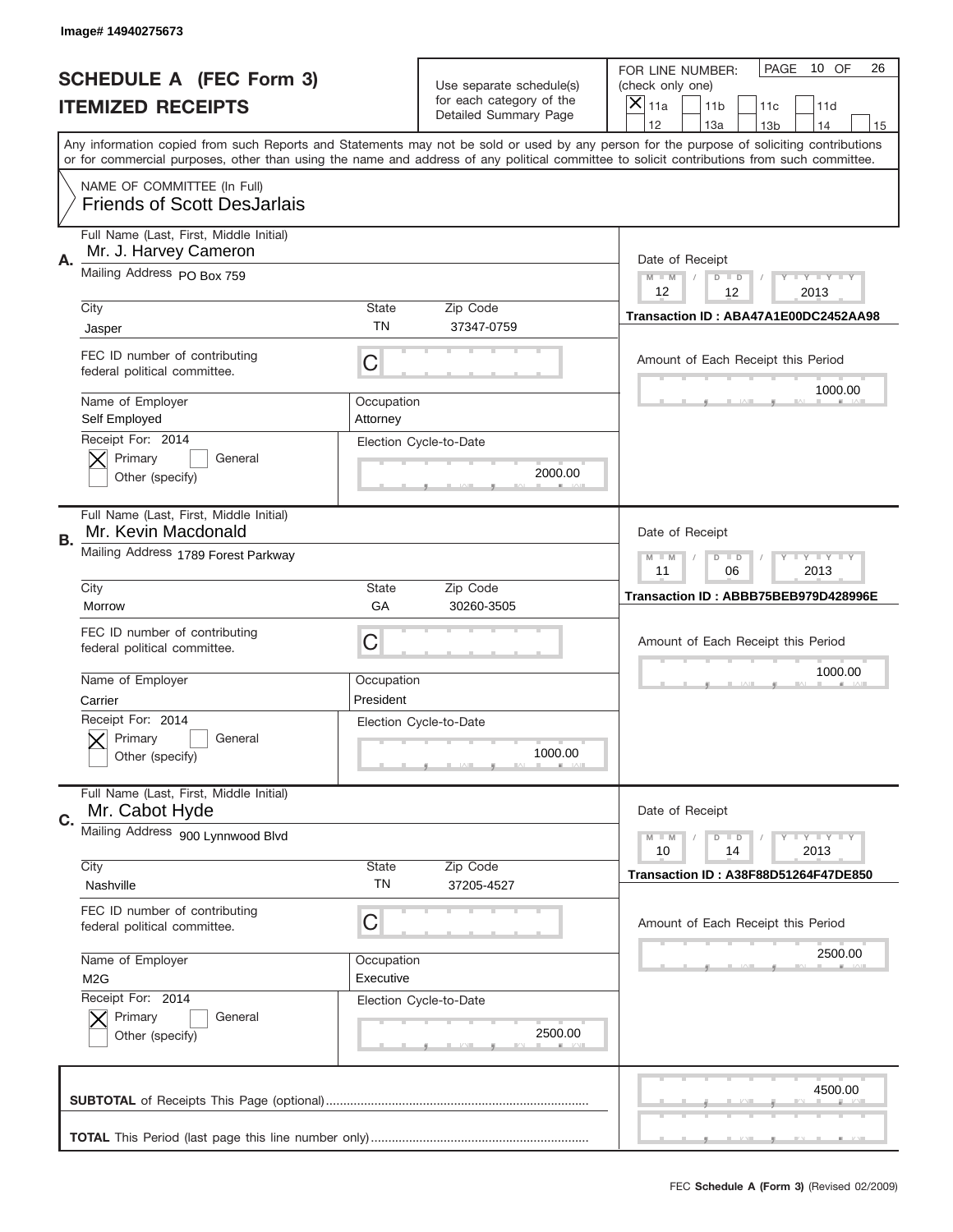|    | Image# 14940275674                                                |                               |                                                   |                                                                                                                                                                                                                                                                                                                                     |
|----|-------------------------------------------------------------------|-------------------------------|---------------------------------------------------|-------------------------------------------------------------------------------------------------------------------------------------------------------------------------------------------------------------------------------------------------------------------------------------------------------------------------------------|
|    | <b>SCHEDULE A (FEC Form 3)</b>                                    |                               | Use separate schedule(s)                          | PAGE<br>11 OF<br>26<br>FOR LINE NUMBER:<br>(check only one)                                                                                                                                                                                                                                                                         |
|    | <b>ITEMIZED RECEIPTS</b>                                          |                               | for each category of the<br>Detailed Summary Page | ×<br>11a<br>11 <sub>b</sub><br>11c<br>11d                                                                                                                                                                                                                                                                                           |
|    |                                                                   |                               |                                                   | 12<br>13a<br>14<br>13 <sub>b</sub><br>15<br>Any information copied from such Reports and Statements may not be sold or used by any person for the purpose of soliciting contributions<br>or for commercial purposes, other than using the name and address of any political committee to solicit contributions from such committee. |
|    | NAME OF COMMITTEE (In Full)<br><b>Friends of Scott DesJarlais</b> |                               |                                                   |                                                                                                                                                                                                                                                                                                                                     |
| Α. | Full Name (Last, First, Middle Initial)<br>Terri Thomas           |                               |                                                   | Date of Receipt                                                                                                                                                                                                                                                                                                                     |
|    | Mailing Address 800 Market St                                     |                               |                                                   | $M - M$<br>$\mathbf{I}$ $\mathbf{Y}$ $\mathbf{I}$ $\mathbf{Y}$ $\mathbf{I}$ $\mathbf{Y}$<br>$D$ $D$<br>12<br>21<br>2013                                                                                                                                                                                                             |
|    | City<br>Chattanooga                                               | State<br>TN                   | Zip Code<br>37402-2632                            | Transaction ID: A3EFE40177F1D46E8805                                                                                                                                                                                                                                                                                                |
|    | FEC ID number of contributing<br>federal political committee.     | C                             |                                                   | Amount of Each Receipt this Period<br>1000.00                                                                                                                                                                                                                                                                                       |
|    | Name of Employer<br><b>State Farm</b><br>Receipt For: 2014        | Occupation<br>Insurance Agent |                                                   |                                                                                                                                                                                                                                                                                                                                     |
|    | Primary<br>General<br>Other (specify)                             |                               | Election Cycle-to-Date<br>2000.00                 |                                                                                                                                                                                                                                                                                                                                     |
| В. | Full Name (Last, First, Middle Initial)<br>Mr. William Walker     |                               |                                                   | Date of Receipt                                                                                                                                                                                                                                                                                                                     |
|    | Mailing Address 1002 Gills Chapel Rd                              |                               |                                                   | $M$ M<br>$\mathbf{I}$ $\mathbf{Y}$ $\mathbf{I}$ $\mathbf{Y}$ $\mathbf{I}$ $\mathbf{Y}$<br>$D$ $D$<br>11<br>06<br>2013                                                                                                                                                                                                               |
|    | City<br>Lewisburg                                                 | State<br><b>TN</b>            | Zip Code<br>37091-5331                            | Transaction ID: AB4C30C719B854B92B88                                                                                                                                                                                                                                                                                                |
|    | FEC ID number of contributing<br>federal political committee.     | C                             |                                                   | Amount of Each Receipt this Period                                                                                                                                                                                                                                                                                                  |
|    | Name of Employer<br>Walker Die Casting, Inc.                      | Occupation<br>Owner           |                                                   | 250.00                                                                                                                                                                                                                                                                                                                              |
|    | Receipt For: 2014<br>General<br>Primary<br>Other (specify)        |                               | Election Cycle-to-Date<br>250.00                  |                                                                                                                                                                                                                                                                                                                                     |
| C. | Full Name (Last, First, Middle Initial)<br><b>Ron Gambill</b>     |                               |                                                   | Date of Receipt                                                                                                                                                                                                                                                                                                                     |
|    | Mailing Address 127 Gillette Dr.                                  |                               |                                                   | $\mathbf{I}$ $\mathbf{Y}$ $\mathbf{I}$ $\mathbf{Y}$ $\mathbf{I}$ $\mathbf{Y}$<br>$M - M$<br>$D$ $D$<br>12<br>2013<br>26                                                                                                                                                                                                             |
|    | City<br>Franklin                                                  | <b>State</b><br>TN            | Zip Code<br>37069-4113                            | Transaction ID: A0FC3464186CA4FC893A                                                                                                                                                                                                                                                                                                |
|    | FEC ID number of contributing<br>federal political committee.     | C                             |                                                   | Amount of Each Receipt this Period                                                                                                                                                                                                                                                                                                  |
|    | Name of Employer<br><b>Educational Funding</b>                    | Occupation<br>Manager         |                                                   | 250.00                                                                                                                                                                                                                                                                                                                              |
|    | Receipt For: 2014<br>Primary<br>General<br>Other (specify)        |                               | Election Cycle-to-Date<br>750.00                  |                                                                                                                                                                                                                                                                                                                                     |
|    |                                                                   |                               |                                                   | 1500.00                                                                                                                                                                                                                                                                                                                             |
|    |                                                                   |                               |                                                   |                                                                                                                                                                                                                                                                                                                                     |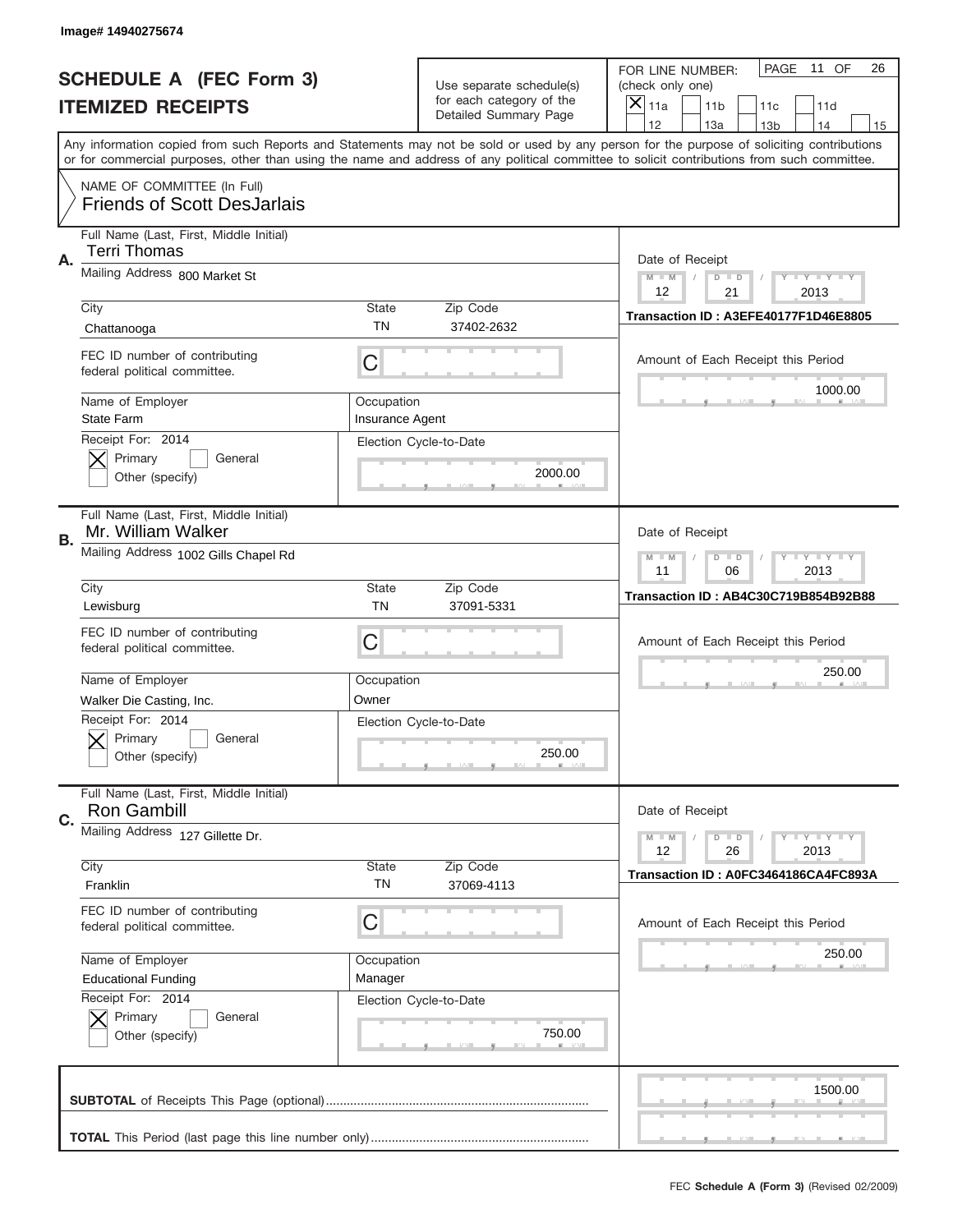|    | Image# 14940275675                                                |                            |                                                      |                                                                                                                                                                                                                                                                                         |
|----|-------------------------------------------------------------------|----------------------------|------------------------------------------------------|-----------------------------------------------------------------------------------------------------------------------------------------------------------------------------------------------------------------------------------------------------------------------------------------|
|    | <b>SCHEDULE A (FEC Form 3)</b>                                    |                            |                                                      | PAGE<br>12 OF<br>26<br>FOR LINE NUMBER:                                                                                                                                                                                                                                                 |
|    |                                                                   |                            | Use separate schedule(s)<br>for each category of the | (check only one)                                                                                                                                                                                                                                                                        |
|    | <b>ITEMIZED RECEIPTS</b>                                          |                            | Detailed Summary Page                                | $\overline{\mathsf{x}}$<br>11a<br>11 <sub>b</sub><br>11c<br>11d                                                                                                                                                                                                                         |
|    |                                                                   |                            |                                                      | 12<br>13a<br>14<br>13 <sub>b</sub><br>15                                                                                                                                                                                                                                                |
|    |                                                                   |                            |                                                      | Any information copied from such Reports and Statements may not be sold or used by any person for the purpose of soliciting contributions<br>or for commercial purposes, other than using the name and address of any political committee to solicit contributions from such committee. |
|    | NAME OF COMMITTEE (In Full)<br><b>Friends of Scott DesJarlais</b> |                            |                                                      |                                                                                                                                                                                                                                                                                         |
|    | Full Name (Last, First, Middle Initial)<br><b>Randall Rowland</b> |                            |                                                      |                                                                                                                                                                                                                                                                                         |
| Α. | Mailing Address 422 Magnolia Vale Dr                              |                            |                                                      | Date of Receipt<br><b>LYLYLYLY</b><br>$M - M$<br>$D$ $D$                                                                                                                                                                                                                                |
|    | City                                                              | State                      | Zip Code                                             | 10<br>19<br>2013                                                                                                                                                                                                                                                                        |
|    | Chattanooga                                                       | <b>TN</b>                  | 37419-2186                                           | Transaction ID: A7A4E0CE96E39411A946                                                                                                                                                                                                                                                    |
|    | FEC ID number of contributing<br>federal political committee.     | C                          |                                                      | Amount of Each Receipt this Period                                                                                                                                                                                                                                                      |
|    | Name of Employer<br>Self Employed                                 | Occupation<br>Construction |                                                      | 250.00                                                                                                                                                                                                                                                                                  |
|    | Receipt For: 2014<br>Primary<br>General<br>Other (specify)        |                            | Election Cycle-to-Date<br>250.00                     |                                                                                                                                                                                                                                                                                         |
| В. | Full Name (Last, First, Middle Initial)<br>Dr. Ronald Kirkland    |                            |                                                      | Date of Receipt                                                                                                                                                                                                                                                                         |
|    | Mailing Address 107 Tuckahoe Rd                                   |                            |                                                      | <b>LY LY LY</b><br>$M - M$<br>$D$ $D$<br>12<br>16<br>2013                                                                                                                                                                                                                               |
|    | City<br>Jackson                                                   | <b>State</b><br><b>TN</b>  | Zip Code<br>38305-8864                               | Transaction ID: A808A8F7D6A9C4D4DAF4                                                                                                                                                                                                                                                    |
|    | FEC ID number of contributing<br>federal political committee.     | C                          |                                                      | Amount of Each Receipt this Period                                                                                                                                                                                                                                                      |
|    | Name of Employer                                                  | Occupation                 |                                                      | 1000.00                                                                                                                                                                                                                                                                                 |
|    | Jackson Clinic                                                    | Physician                  |                                                      |                                                                                                                                                                                                                                                                                         |
|    | Receipt For: 2014<br>General<br>Primary<br>Other (specify)        |                            | Election Cycle-to-Date<br>1000.00                    |                                                                                                                                                                                                                                                                                         |
| C. | Full Name (Last, First, Middle Initial)<br>Mr. Phillip Young      |                            |                                                      | Date of Receipt                                                                                                                                                                                                                                                                         |
|    | Mailing Address 323 Ridgecrest Dr                                 |                            |                                                      | <b>LYLYLY</b><br>$M - M$<br>$D$ $D$<br>19<br>2013<br>10                                                                                                                                                                                                                                 |
|    | City<br>Winchester                                                | State<br>TN                | Zip Code<br>37398-6431                               | Transaction ID: A82A946F2E1294A0FAEE                                                                                                                                                                                                                                                    |
|    | FEC ID number of contributing<br>federal political committee.     | C                          |                                                      | Amount of Each Receipt this Period                                                                                                                                                                                                                                                      |
|    | Name of Employer                                                  | Occupation                 |                                                      | 75.00                                                                                                                                                                                                                                                                                   |
|    | Southen Tn Medical Center                                         | <b>Hospital CEO</b>        |                                                      |                                                                                                                                                                                                                                                                                         |
|    | Receipt For: 2014<br>Primary<br>General<br>Other (specify)        |                            | Election Cycle-to-Date<br>575.00                     |                                                                                                                                                                                                                                                                                         |
|    |                                                                   |                            |                                                      | 1325.00                                                                                                                                                                                                                                                                                 |
|    |                                                                   |                            |                                                      |                                                                                                                                                                                                                                                                                         |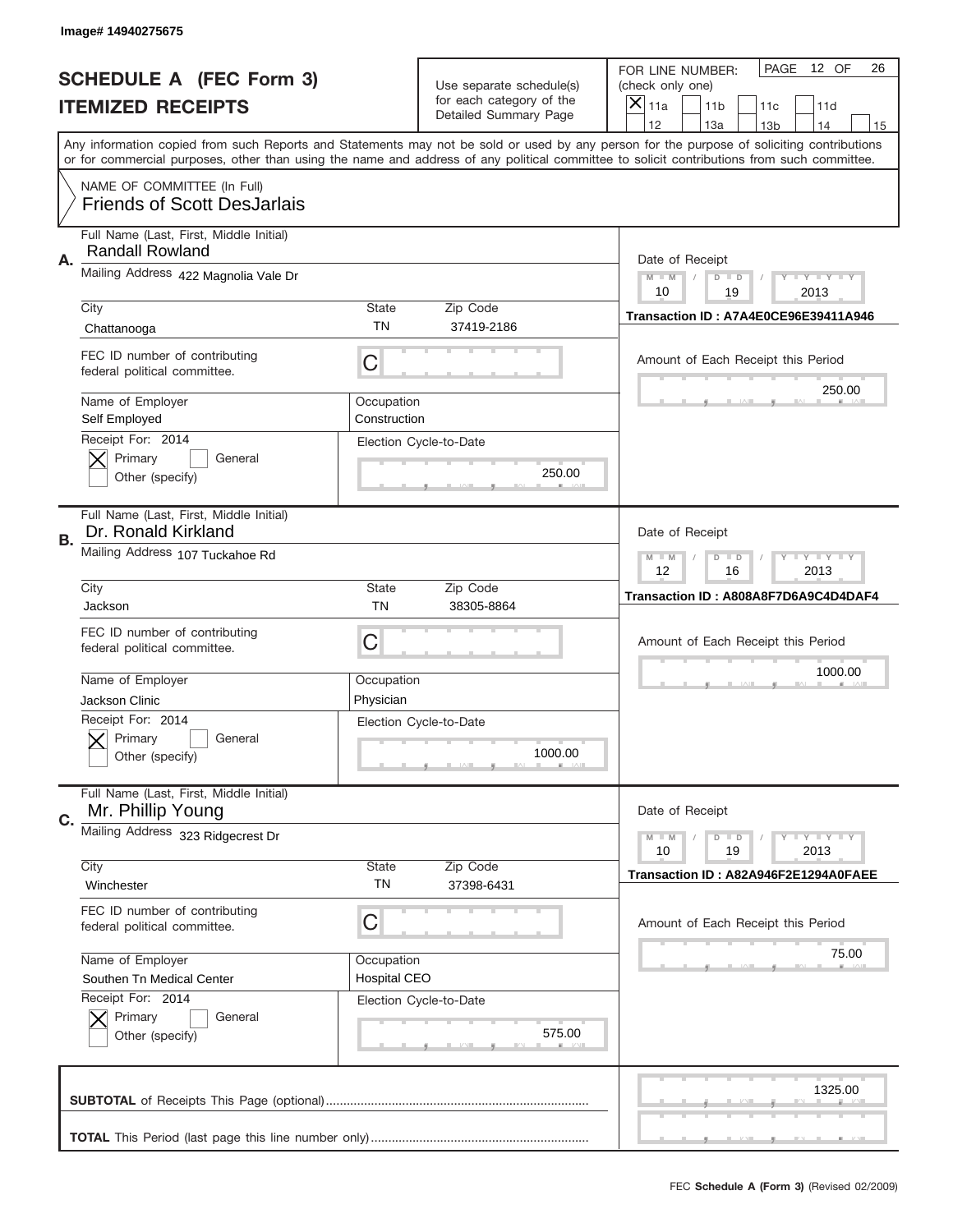|                          | Image# 14940275676                                                |                         |                                                      |                                                                                                                                                                                                                                                                                                                                     |
|--------------------------|-------------------------------------------------------------------|-------------------------|------------------------------------------------------|-------------------------------------------------------------------------------------------------------------------------------------------------------------------------------------------------------------------------------------------------------------------------------------------------------------------------------------|
|                          | <b>SCHEDULE A (FEC Form 3)</b>                                    |                         | Use separate schedule(s)<br>for each category of the | PAGE<br>13 OF<br>26<br>FOR LINE NUMBER:<br>(check only one)                                                                                                                                                                                                                                                                         |
| <b>ITEMIZED RECEIPTS</b> |                                                                   |                         | Detailed Summary Page                                | ×<br>11a<br>11 <sub>b</sub><br>11c<br>11d                                                                                                                                                                                                                                                                                           |
|                          |                                                                   |                         |                                                      | 12<br>13a<br>14<br>13 <sub>b</sub><br>15<br>Any information copied from such Reports and Statements may not be sold or used by any person for the purpose of soliciting contributions<br>or for commercial purposes, other than using the name and address of any political committee to solicit contributions from such committee. |
|                          | NAME OF COMMITTEE (In Full)<br><b>Friends of Scott DesJarlais</b> |                         |                                                      |                                                                                                                                                                                                                                                                                                                                     |
| Α.                       | Full Name (Last, First, Middle Initial)<br>Mr. Jeff Campora       |                         |                                                      | Date of Receipt                                                                                                                                                                                                                                                                                                                     |
|                          | Mailing Address 334 Cedar Bluff Dr                                |                         |                                                      | $M - M$<br>$\mathbf{I}$ $\mathbf{Y}$ $\mathbf{I}$ $\mathbf{Y}$ $\mathbf{I}$ $\mathbf{Y}$<br>$D$ $D$<br>12<br>26<br>2013                                                                                                                                                                                                             |
|                          | City<br>Winchester                                                | State<br>TN             | Zip Code<br>37398-6202                               | Transaction ID: A389342265DEF458B894                                                                                                                                                                                                                                                                                                |
|                          | FEC ID number of contributing<br>federal political committee.     | C                       |                                                      | Amount of Each Receipt this Period<br>500.00                                                                                                                                                                                                                                                                                        |
|                          | Name of Employer<br>Lifeaid Medical<br>Receipt For: 2014          | Occupation              | Home Medical Equipment                               |                                                                                                                                                                                                                                                                                                                                     |
|                          | Primary<br>General<br>Other (specify)                             |                         | Election Cycle-to-Date<br>1000.00                    |                                                                                                                                                                                                                                                                                                                                     |
| В.                       | Full Name (Last, First, Middle Initial)<br>Dr. Richard Levine     |                         |                                                      | Date of Receipt                                                                                                                                                                                                                                                                                                                     |
|                          | Mailing Address 1115 Healing Springs Rd                           |                         |                                                      | $M$ M<br>$D$ $D$<br>$\mathbf{I}$ $\mathbf{Y}$ $\mathbf{I}$ $\mathbf{Y}$ $\mathbf{I}$ $\mathbf{Y}$<br>12<br>12<br>2013                                                                                                                                                                                                               |
|                          | City<br>Chattanooga                                               | State<br><b>TN</b>      | Zip Code<br>37419-1043                               | <b>Transaction ID: A003303DA7E9C4826892</b>                                                                                                                                                                                                                                                                                         |
|                          | FEC ID number of contributing<br>federal political committee.     | C                       |                                                      | Amount of Each Receipt this Period                                                                                                                                                                                                                                                                                                  |
|                          | Name of Employer<br>Self Employed                                 | Occupation<br>Physician |                                                      | 1000.00                                                                                                                                                                                                                                                                                                                             |
|                          | Receipt For: 2014<br>General<br>Primary<br>Other (specify)        |                         | Election Cycle-to-Date<br>1750.00                    |                                                                                                                                                                                                                                                                                                                                     |
| C.                       | Full Name (Last, First, Middle Initial)<br>Dr. Bill Hunter        |                         |                                                      | Date of Receipt                                                                                                                                                                                                                                                                                                                     |
|                          | Mailing Address 2578 Antrim Cir                                   |                         |                                                      | $\mathbf{I}$ $\mathbf{Y}$ $\mathbf{I}$ $\mathbf{Y}$ $\mathbf{I}$ $\mathbf{Y}$<br>$M - M$<br>$D$ $D$<br>12<br>2013<br>26                                                                                                                                                                                                             |
|                          | City<br>Columbia                                                  | <b>State</b><br>TN      | Zip Code<br>38401-5830                               | Transaction ID: AAE43E7FA9E7C4515A55                                                                                                                                                                                                                                                                                                |
|                          | FEC ID number of contributing<br>federal political committee.     | C                       |                                                      | Amount of Each Receipt this Period                                                                                                                                                                                                                                                                                                  |
|                          | Name of Employer<br>Self-employed                                 | Occupation<br>Physician |                                                      | 500.00                                                                                                                                                                                                                                                                                                                              |
|                          | Receipt For: 2014<br>Primary<br>General<br>Other (specify)        |                         | Election Cycle-to-Date<br>500.00                     |                                                                                                                                                                                                                                                                                                                                     |
|                          |                                                                   |                         |                                                      | 2000.00                                                                                                                                                                                                                                                                                                                             |
|                          |                                                                   |                         |                                                      |                                                                                                                                                                                                                                                                                                                                     |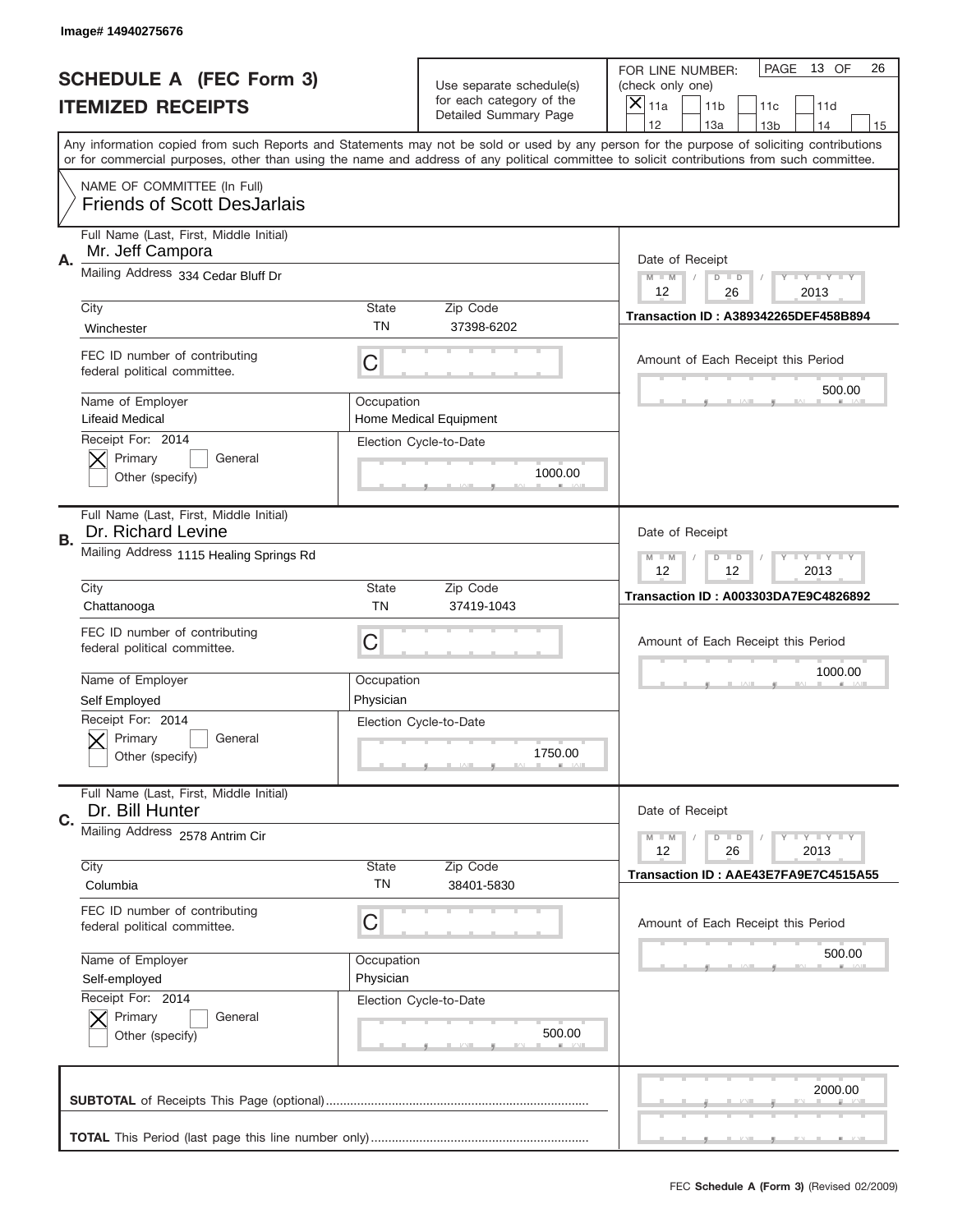|                          | Image# 14940275677                                                |                           |                                                   |                                                                                                                                                                                                                                                                                                                                     |
|--------------------------|-------------------------------------------------------------------|---------------------------|---------------------------------------------------|-------------------------------------------------------------------------------------------------------------------------------------------------------------------------------------------------------------------------------------------------------------------------------------------------------------------------------------|
|                          | <b>SCHEDULE A (FEC Form 3)</b>                                    |                           | Use separate schedule(s)                          | PAGE<br>14 OF<br>26<br>FOR LINE NUMBER:<br>(check only one)                                                                                                                                                                                                                                                                         |
| <b>ITEMIZED RECEIPTS</b> |                                                                   |                           | for each category of the<br>Detailed Summary Page | $\boldsymbol{\times}$<br>11a<br>11 <sub>b</sub><br>11c<br>11d                                                                                                                                                                                                                                                                       |
|                          |                                                                   |                           |                                                   | 12<br>13a<br>14<br>13 <sub>b</sub><br>15<br>Any information copied from such Reports and Statements may not be sold or used by any person for the purpose of soliciting contributions<br>or for commercial purposes, other than using the name and address of any political committee to solicit contributions from such committee. |
|                          | NAME OF COMMITTEE (In Full)<br><b>Friends of Scott DesJarlais</b> |                           |                                                   |                                                                                                                                                                                                                                                                                                                                     |
| Α.                       | Full Name (Last, First, Middle Initial)<br>Mr. Glenn Norfleet     | Date of Receipt           |                                                   |                                                                                                                                                                                                                                                                                                                                     |
|                          | Mailing Address 98 Bob White Dr                                   |                           |                                                   | <b>LY LY LY</b><br>$M - M$<br>$D$ $D$<br>11<br>2013<br>14                                                                                                                                                                                                                                                                           |
|                          | City<br>Manchester                                                | State<br><b>TN</b>        | Zip Code<br>37355-5920                            | Transaction ID: A7A6CA6D1D4C445FA911                                                                                                                                                                                                                                                                                                |
|                          | FEC ID number of contributing<br>federal political committee.     | C                         |                                                   | Amount of Each Receipt this Period<br>100.00                                                                                                                                                                                                                                                                                        |
|                          | Name of Employer<br>Retired                                       | Occupation<br>Retired     |                                                   |                                                                                                                                                                                                                                                                                                                                     |
|                          | Receipt For: 2014<br>Primary<br>General<br>Other (specify)        |                           | Election Cycle-to-Date<br>300.00                  |                                                                                                                                                                                                                                                                                                                                     |
| <b>B.</b>                | Full Name (Last, First, Middle Initial)<br>Mrs. Virginia Stewart  |                           |                                                   | Date of Receipt                                                                                                                                                                                                                                                                                                                     |
|                          | Mailing Address PO Box 144                                        |                           |                                                   | <b>LY LY LY</b><br>$M - M$<br>$D$ $D$<br>12<br>12<br>2013                                                                                                                                                                                                                                                                           |
|                          | City<br><b>Bell Buckle</b>                                        | <b>State</b><br><b>TN</b> | Zip Code<br>37020-0144                            | Transaction ID: A061EF0AD2FB04D1EB90                                                                                                                                                                                                                                                                                                |
|                          | FEC ID number of contributing<br>federal political committee.     | C                         |                                                   | Amount of Each Receipt this Period                                                                                                                                                                                                                                                                                                  |
|                          | Name of Employer<br>Retired                                       | Occupation<br>Retired     |                                                   | 100.00                                                                                                                                                                                                                                                                                                                              |
|                          | Receipt For: 2014<br>General<br>Primary<br>Other (specify)        |                           | Election Cycle-to-Date<br>600.00                  |                                                                                                                                                                                                                                                                                                                                     |
| C.                       | Full Name (Last, First, Middle Initial)<br>Mr. Gary Hutton        |                           |                                                   | Date of Receipt                                                                                                                                                                                                                                                                                                                     |
|                          | Mailing Address 18158 E Weaver Dr                                 |                           |                                                   | <b>LYLYLY</b><br>$M - M$<br>$D$ $D$<br>06<br>2013<br>11                                                                                                                                                                                                                                                                             |
|                          | City<br>Aurora                                                    | <b>State</b><br>CO        | Zip Code<br>80016-3136                            | Transaction ID: ADAD6E1A7DA5C43F583C                                                                                                                                                                                                                                                                                                |
|                          | FEC ID number of contributing<br>federal political committee.     | С                         |                                                   | Amount of Each Receipt this Period                                                                                                                                                                                                                                                                                                  |
|                          | Name of Employer<br>Retired-Ups                                   | Occupation<br>Retired-Ups |                                                   | 100.00                                                                                                                                                                                                                                                                                                                              |
|                          | Receipt For: 2014<br>Primary<br>General<br>Other (specify)        |                           | Election Cycle-to-Date<br>450.00                  |                                                                                                                                                                                                                                                                                                                                     |
|                          |                                                                   |                           |                                                   | 300.00                                                                                                                                                                                                                                                                                                                              |
|                          |                                                                   |                           |                                                   |                                                                                                                                                                                                                                                                                                                                     |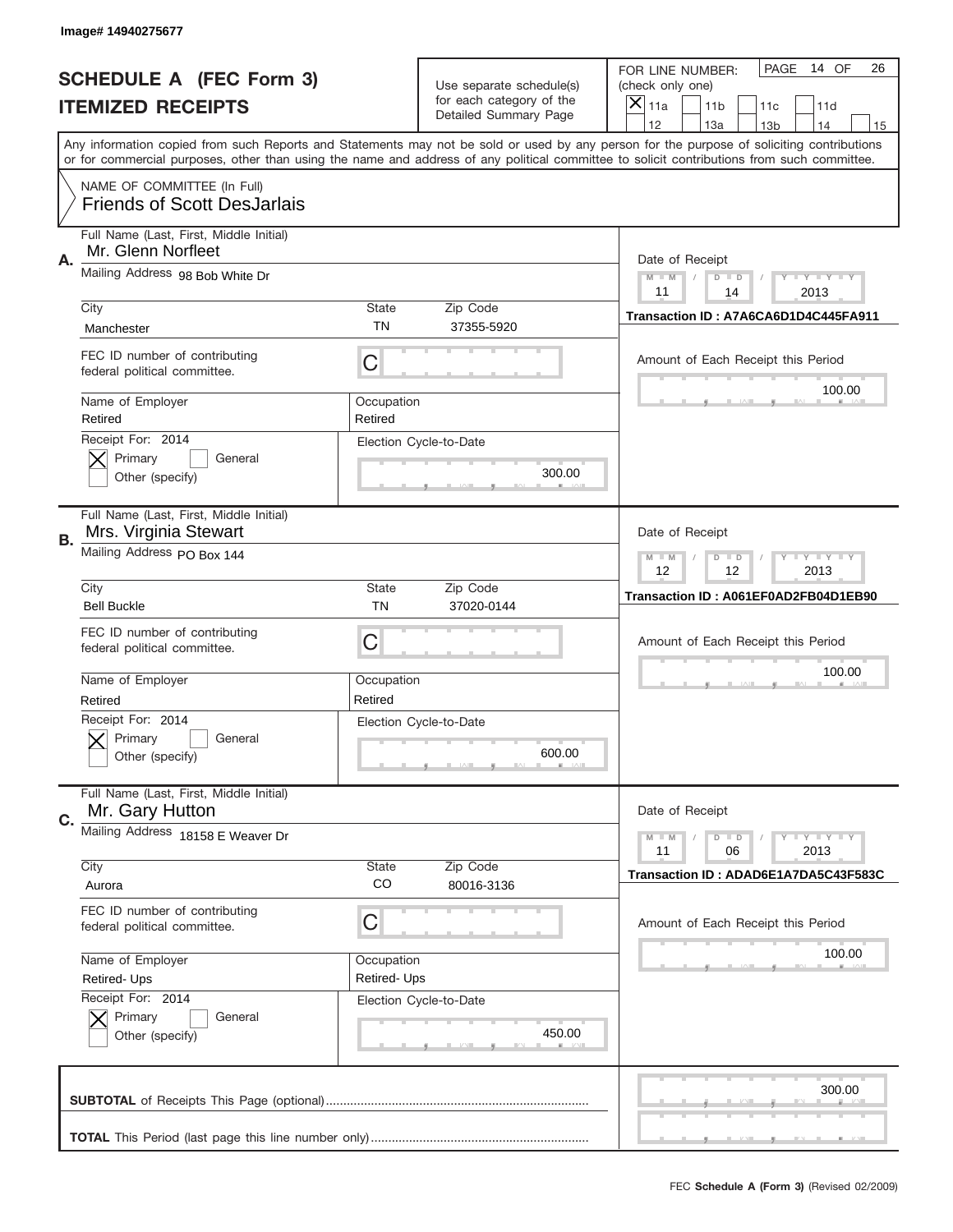|                          | Image# 14940275678                                                |                        |                                                   |                                                                                                                                                                                                                                                                                                                                     |
|--------------------------|-------------------------------------------------------------------|------------------------|---------------------------------------------------|-------------------------------------------------------------------------------------------------------------------------------------------------------------------------------------------------------------------------------------------------------------------------------------------------------------------------------------|
|                          | <b>SCHEDULE A (FEC Form 3)</b>                                    |                        | Use separate schedule(s)                          | PAGE<br>15 OF<br>26<br>FOR LINE NUMBER:<br>(check only one)                                                                                                                                                                                                                                                                         |
| <b>ITEMIZED RECEIPTS</b> |                                                                   |                        | for each category of the<br>Detailed Summary Page | ×<br>11a<br>11 <sub>b</sub><br>11c<br>11d                                                                                                                                                                                                                                                                                           |
|                          |                                                                   |                        |                                                   | 12<br>13a<br>14<br>13 <sub>b</sub><br>15<br>Any information copied from such Reports and Statements may not be sold or used by any person for the purpose of soliciting contributions<br>or for commercial purposes, other than using the name and address of any political committee to solicit contributions from such committee. |
|                          | NAME OF COMMITTEE (In Full)<br><b>Friends of Scott DesJarlais</b> |                        |                                                   |                                                                                                                                                                                                                                                                                                                                     |
| Α.                       | Full Name (Last, First, Middle Initial)<br>Mr. John H Cameron Jr. |                        |                                                   | Date of Receipt                                                                                                                                                                                                                                                                                                                     |
|                          | Mailing Address 904 Glamis Circle                                 |                        |                                                   | $M - M$<br>$\mathbf{I}$ $\mathbf{Y}$ $\mathbf{I}$ $\mathbf{Y}$ $\mathbf{I}$ $\mathbf{Y}$<br>$D$ $D$<br>12<br>12<br>2013                                                                                                                                                                                                             |
|                          | City<br>Signal Mountain                                           | State<br><b>TN</b>     | Zip Code<br>37377-1930                            | Transaction ID: AE89D4A04F96F43CF8B8                                                                                                                                                                                                                                                                                                |
|                          | FEC ID number of contributing<br>federal political committee.     | C                      |                                                   | Amount of Each Receipt this Period<br>250.00                                                                                                                                                                                                                                                                                        |
|                          | Name of Employer<br><b>Cameron Gouger</b>                         | Occupation<br>Attorney |                                                   |                                                                                                                                                                                                                                                                                                                                     |
|                          | Receipt For: 2014<br>Primary<br>General<br>Other (specify)        |                        | Election Cycle-to-Date<br>250.00                  |                                                                                                                                                                                                                                                                                                                                     |
| В.                       | Full Name (Last, First, Middle Initial)<br>Mr. William Harting    |                        |                                                   | Date of Receipt                                                                                                                                                                                                                                                                                                                     |
|                          | Mailing Address 101 Taylor Rd                                     |                        |                                                   | $M$ M<br>$\mathbf{I}$ $\mathbf{Y}$ $\mathbf{I}$ $\mathbf{Y}$ $\mathbf{I}$ $\mathbf{Y}$<br>$D$ $D$<br>12<br>21<br>2013                                                                                                                                                                                                               |
|                          | City<br><b>Estill Springs</b>                                     | State<br><b>TN</b>     | Zip Code<br>37330-3831                            | Transaction ID: AB317FC332EFF400B8B3                                                                                                                                                                                                                                                                                                |
|                          | FEC ID number of contributing<br>federal political committee.     | C                      |                                                   | Amount of Each Receipt this Period                                                                                                                                                                                                                                                                                                  |
|                          | Name of Employer<br>Retired                                       | Occupation<br>Retired  |                                                   | 250.00                                                                                                                                                                                                                                                                                                                              |
|                          | Receipt For: 2014<br>General<br>Primary<br>Other (specify)        |                        | Election Cycle-to-Date<br>950.00                  |                                                                                                                                                                                                                                                                                                                                     |
| C.                       | Full Name (Last, First, Middle Initial)<br>Mr. Andrew Knapper     |                        |                                                   | Date of Receipt                                                                                                                                                                                                                                                                                                                     |
|                          | Mailing Address 4168 Owl Hollow Rd                                |                        |                                                   | $I - Y - I - Y - I - Y$<br>$M - M$<br>$D$ $D$<br>2013<br>10<br>19                                                                                                                                                                                                                                                                   |
|                          | City<br><b>Belvidere</b>                                          | <b>State</b><br>TN     | Zip Code<br>37306-2606                            | Transaction ID: AF2B088CF3FBD42DDB50                                                                                                                                                                                                                                                                                                |
|                          | FEC ID number of contributing<br>federal political committee.     | C                      |                                                   | Amount of Each Receipt this Period                                                                                                                                                                                                                                                                                                  |
|                          | Name of Employer<br>Retired                                       | Occupation<br>Retired  |                                                   | 250.00                                                                                                                                                                                                                                                                                                                              |
|                          | Receipt For: 2014<br>Primary<br>General<br>Other (specify)        |                        | Election Cycle-to-Date<br>500.00                  |                                                                                                                                                                                                                                                                                                                                     |
|                          |                                                                   |                        |                                                   | 750.00                                                                                                                                                                                                                                                                                                                              |
|                          |                                                                   |                        |                                                   | 16275.00                                                                                                                                                                                                                                                                                                                            |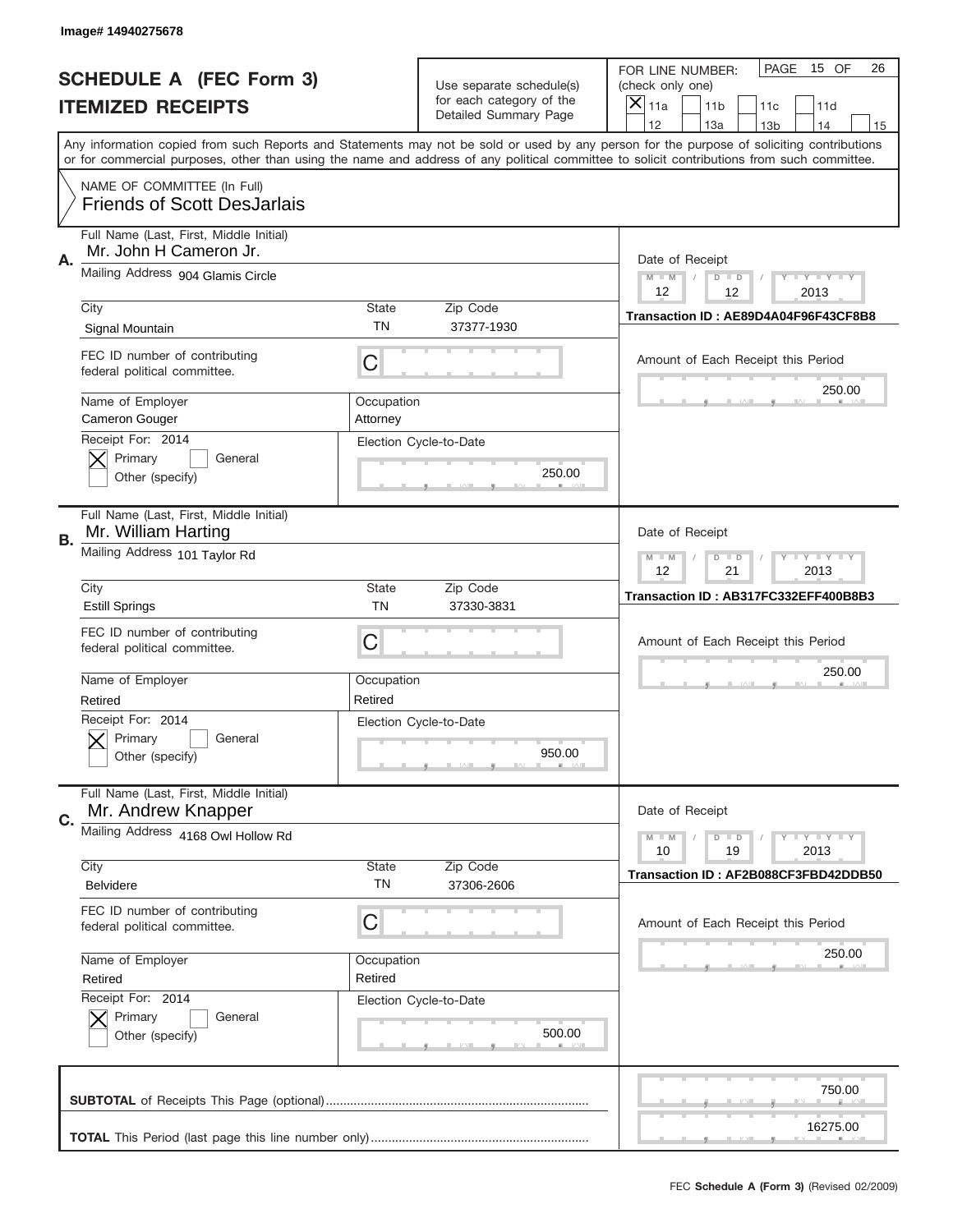|           | Image#14940275679                                                                                                                                                                                                                                                                                                      |                                                                               |                                                                                                |                                                                                                                                                             |
|-----------|------------------------------------------------------------------------------------------------------------------------------------------------------------------------------------------------------------------------------------------------------------------------------------------------------------------------|-------------------------------------------------------------------------------|------------------------------------------------------------------------------------------------|-------------------------------------------------------------------------------------------------------------------------------------------------------------|
|           | <b>SCHEDULE B (FEC Form 3)</b><br><b>ITEMIZED DISBURSEMENTS</b>                                                                                                                                                                                                                                                        | Use separate schedule(s)<br>for each category of the<br>Detailed Summary Page |                                                                                                | 16 OF<br>26<br>PAGE<br>FOR LINE NUMBER:<br>(check only one)<br>$X _{17}$<br>18<br>19a<br>19 <sub>b</sub><br>20a<br>20 <sub>b</sub><br>20 <sub>c</sub><br>21 |
|           | Any information copied from such Reports and Statements may not be sold or used by any person for the purpose of soliciting contributions<br>or for commercial purposes, other than using the name and address of any political committee to solicit contributions from such committee.<br>NAME OF COMMITTEE (In Full) |                                                                               |                                                                                                |                                                                                                                                                             |
|           | <b>Friends of Scott DesJarlais</b>                                                                                                                                                                                                                                                                                     |                                                                               |                                                                                                |                                                                                                                                                             |
| А.        | Full Name (Last, First, Middle Initial)<br>Troy Brewer Cpa Inc.                                                                                                                                                                                                                                                        |                                                                               |                                                                                                | Date of Disbursement<br>Y I Y I Y I Y<br>$M - M$<br>$D$ $D$                                                                                                 |
|           | Mailing Address 6213 Charlotte Pike<br>Ste 112                                                                                                                                                                                                                                                                         |                                                                               |                                                                                                | 2013<br>10<br>01                                                                                                                                            |
|           | City<br>State<br>TN<br>Nashville                                                                                                                                                                                                                                                                                       | Zip Code<br>37209-3038                                                        |                                                                                                | Amount of Each Disbursement this Period                                                                                                                     |
|           | Purpose of Disbursement<br>Accounting/Compliance                                                                                                                                                                                                                                                                       |                                                                               |                                                                                                | 1500.00<br>Transaction ID: BDECEAEF354B04B918BD                                                                                                             |
|           | Candidate Name                                                                                                                                                                                                                                                                                                         |                                                                               | Category/<br>Type                                                                              |                                                                                                                                                             |
|           | Disbursement For: 2014<br>Office Sought:<br>House<br>Primary<br>Senate<br>President<br>Other (specify)<br>District:<br>State:                                                                                                                                                                                          | General                                                                       |                                                                                                |                                                                                                                                                             |
| <b>B.</b> | Full Name (Last, First, Middle Initial)<br><b>Verizon Wireless</b>                                                                                                                                                                                                                                                     |                                                                               |                                                                                                | Date of Disbursement                                                                                                                                        |
|           | Mailing Address PO Box 105378                                                                                                                                                                                                                                                                                          |                                                                               | $\cdots$ $\gamma$ $\cdots$ $\gamma$ $\cdots$ $\gamma$<br>$M - M$<br>D<br>D<br>2013<br>10<br>02 |                                                                                                                                                             |
|           | City<br>State<br>GA<br>Atlanta                                                                                                                                                                                                                                                                                         | Zip Code<br>30348-5378                                                        |                                                                                                | Amount of Each Disbursement this Period                                                                                                                     |
|           | Purpose of Disbursement<br>Telephone Expense<br>Candidate Name                                                                                                                                                                                                                                                         |                                                                               | Category/<br>Type                                                                              | 164.62<br>Transaction ID: B279137B4CCAC4A618B1                                                                                                              |
|           | Disbursement For:<br>Office Sought:<br>House<br>Primary<br>Senate<br>Other (specify)<br>President<br>State:<br>District:                                                                                                                                                                                               | 2014<br>General                                                               |                                                                                                |                                                                                                                                                             |
|           | Full Name (Last, First, Middle Initial)<br>c. The Social Office                                                                                                                                                                                                                                                        |                                                                               |                                                                                                | Date of Disbursement                                                                                                                                        |
|           | Mailing Address 293 Fairfax Ave                                                                                                                                                                                                                                                                                        |                                                                               |                                                                                                | $\overline{Y}$ $\overline{Y}$ $\overline{Y}$ $\overline{Y}$ $\overline{Y}$<br>D<br>M<br>M<br>D<br>2013<br>10<br>08                                          |
|           | City<br>State<br>Zip Code<br>Nashville<br>TN<br>37212-4026                                                                                                                                                                                                                                                             |                                                                               |                                                                                                | Amount of Each Disbursement this Period<br>11989.96                                                                                                         |
|           | Purpose of Disbursement<br>Finance/Administration Consulting Fee<br>Candidate Name                                                                                                                                                                                                                                     |                                                                               |                                                                                                | Transaction ID: B3A3E0CEB0F2F40A596C                                                                                                                        |
|           | Office Sought:<br>Disbursement For: 2014<br>House<br>Senate<br>Primary<br>President<br>Other (specify)<br>State:<br>District:                                                                                                                                                                                          | General                                                                       | Type                                                                                           |                                                                                                                                                             |
|           |                                                                                                                                                                                                                                                                                                                        |                                                                               |                                                                                                | 13654.58                                                                                                                                                    |
|           |                                                                                                                                                                                                                                                                                                                        |                                                                               |                                                                                                |                                                                                                                                                             |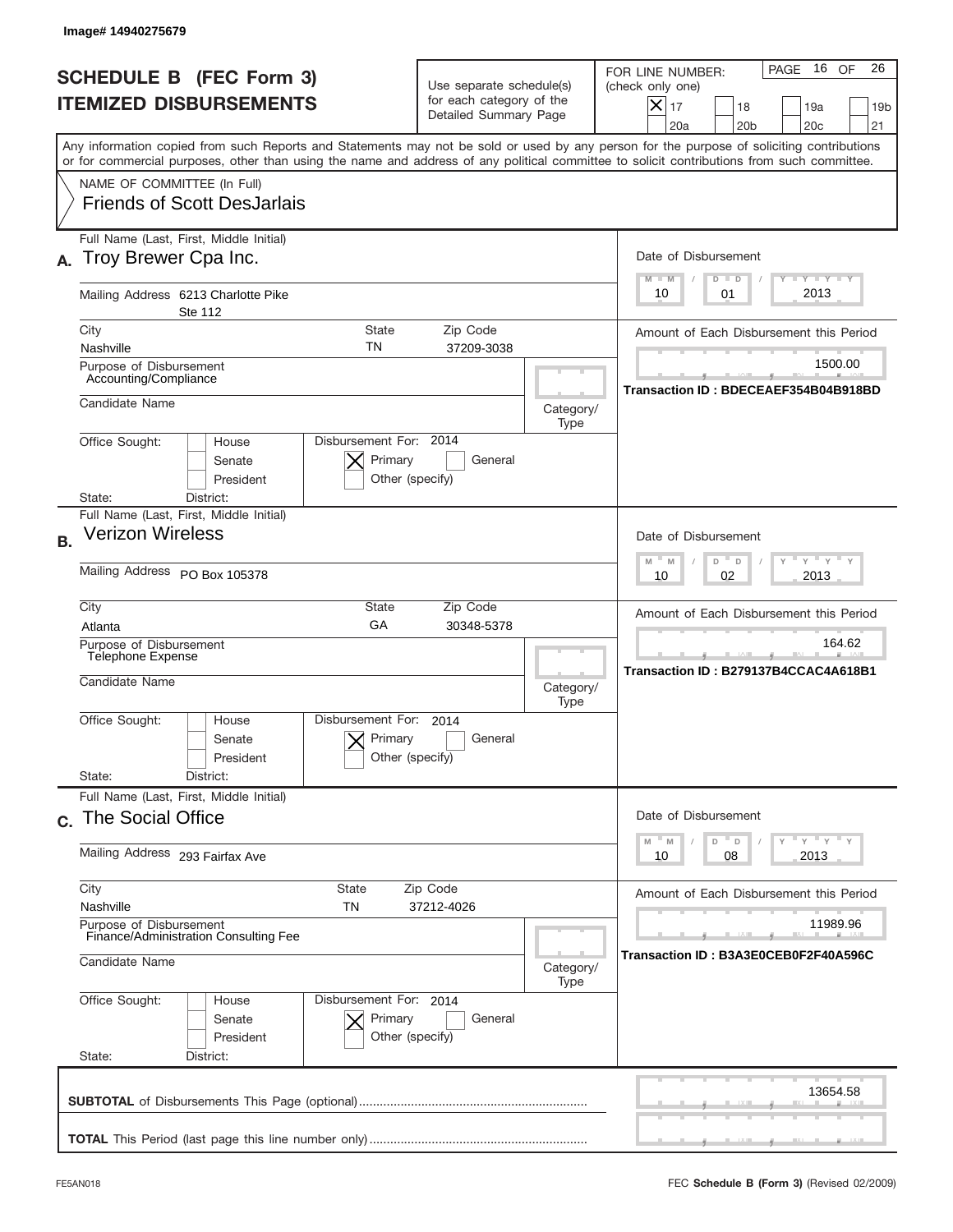|           | Image#14940275680                                                                                                                                                                                                                                                                       |                                                                               |                   |                                                                                                                                                             |
|-----------|-----------------------------------------------------------------------------------------------------------------------------------------------------------------------------------------------------------------------------------------------------------------------------------------|-------------------------------------------------------------------------------|-------------------|-------------------------------------------------------------------------------------------------------------------------------------------------------------|
|           | <b>SCHEDULE B (FEC Form 3)</b><br><b>ITEMIZED DISBURSEMENTS</b>                                                                                                                                                                                                                         | Use separate schedule(s)<br>for each category of the<br>Detailed Summary Page |                   | 26<br>PAGE 17<br>OF<br>FOR LINE NUMBER:<br>(check only one)<br>$X _{17}$<br>18<br>19a<br>19 <sub>b</sub><br>20 <sub>c</sub><br>20a<br>20 <sub>b</sub><br>21 |
|           | Any information copied from such Reports and Statements may not be sold or used by any person for the purpose of soliciting contributions<br>or for commercial purposes, other than using the name and address of any political committee to solicit contributions from such committee. |                                                                               |                   |                                                                                                                                                             |
|           | NAME OF COMMITTEE (In Full)<br><b>Friends of Scott DesJarlais</b>                                                                                                                                                                                                                       |                                                                               |                   |                                                                                                                                                             |
| А.        | Full Name (Last, First, Middle Initial)<br><b>The Social Office</b>                                                                                                                                                                                                                     |                                                                               |                   | Date of Disbursement<br>$T - Y$ $T - Y$<br>$M - M$<br>$D$ $D$                                                                                               |
|           | Mailing Address 293 Fairfax Ave                                                                                                                                                                                                                                                         |                                                                               |                   | 2013<br>08<br>10                                                                                                                                            |
|           | City<br>State<br>TN<br>Nashville                                                                                                                                                                                                                                                        | Zip Code<br>37212-4026                                                        |                   | Amount of Each Disbursement this Period                                                                                                                     |
|           | Purpose of Disbursement<br><b>Printing Expense</b>                                                                                                                                                                                                                                      |                                                                               |                   | 114.17<br>Transaction ID: B87DF8A7AC91F46D9AED                                                                                                              |
|           | Candidate Name                                                                                                                                                                                                                                                                          |                                                                               | Category/<br>Type |                                                                                                                                                             |
|           | Disbursement For: 2014<br>Office Sought:<br>House<br>Primary<br>Senate<br>President<br>Other (specify)<br>State:<br>District:                                                                                                                                                           | General                                                                       |                   |                                                                                                                                                             |
| <b>B.</b> | Full Name (Last, First, Middle Initial)<br><b>The Social Office</b>                                                                                                                                                                                                                     |                                                                               |                   | Date of Disbursement<br>≡ γ ≡ γ ≡                                                                                                                           |
|           | Mailing Address 293 Fairfax Ave                                                                                                                                                                                                                                                         | $M - M$<br>D<br>D<br>2013<br>10<br>08                                         |                   |                                                                                                                                                             |
|           | City<br>State<br><b>TN</b><br>Nashville                                                                                                                                                                                                                                                 | Zip Code<br>37212-4026                                                        |                   | Amount of Each Disbursement this Period                                                                                                                     |
|           | Purpose of Disbursement<br>Gifts/Flowers<br>Candidate Name                                                                                                                                                                                                                              |                                                                               | Category/<br>Type | 170.00<br>Transaction ID: BD4C74469CC3140E58B2                                                                                                              |
|           | Disbursement For:<br>Office Sought:<br>House<br>Primary<br>Senate<br>Other (specify)<br>President                                                                                                                                                                                       | 2014<br>General                                                               |                   |                                                                                                                                                             |
|           | State:<br>District:<br>Full Name (Last, First, Middle Initial)                                                                                                                                                                                                                          |                                                                               |                   |                                                                                                                                                             |
|           | c. Federal Express                                                                                                                                                                                                                                                                      |                                                                               |                   | Date of Disbursement<br>≡ γ ≡ γ ≡ γ                                                                                                                         |
|           | Mailing Address 212 Broadway                                                                                                                                                                                                                                                            |                                                                               |                   | M<br>D<br>M<br>D<br>17<br>2013<br>10                                                                                                                        |
|           | City<br><b>State</b><br>Nashville<br>TN                                                                                                                                                                                                                                                 | Zip Code<br>37201-2118                                                        |                   | Amount of Each Disbursement this Period                                                                                                                     |
|           | Purpose of Disbursement<br>Direct Mail-Shipping<br>Candidate Name                                                                                                                                                                                                                       |                                                                               |                   | 662.23<br>Transaction ID : B0B4E2CE4A4EB464A98D                                                                                                             |
|           | Office Sought:<br>Disbursement For: 2014<br>House<br>Senate<br>Primary<br>President<br>Other (specify)<br>State:<br>District:                                                                                                                                                           | General                                                                       | Type              |                                                                                                                                                             |
|           |                                                                                                                                                                                                                                                                                         |                                                                               |                   | 946.40                                                                                                                                                      |
|           |                                                                                                                                                                                                                                                                                         |                                                                               |                   |                                                                                                                                                             |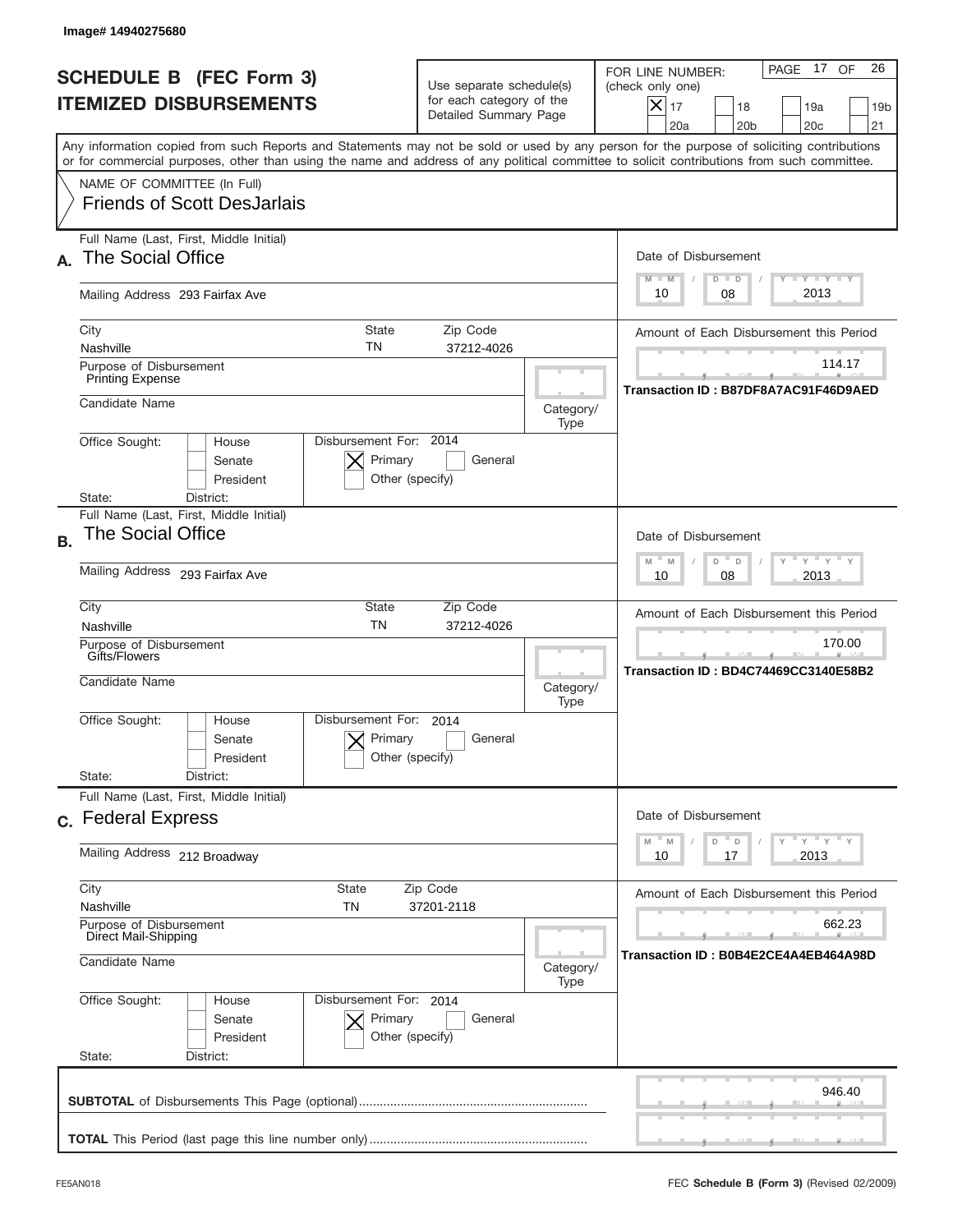|           | Image# 14940275681                                                                                                                                                                                                                                                                      |                                                                               |                                       |                                                                                                                                                                |
|-----------|-----------------------------------------------------------------------------------------------------------------------------------------------------------------------------------------------------------------------------------------------------------------------------------------|-------------------------------------------------------------------------------|---------------------------------------|----------------------------------------------------------------------------------------------------------------------------------------------------------------|
|           | <b>SCHEDULE B (FEC Form 3)</b><br><b>ITEMIZED DISBURSEMENTS</b>                                                                                                                                                                                                                         | Use separate schedule(s)<br>for each category of the<br>Detailed Summary Page |                                       | 26<br>- 18<br>OF<br>PAGE<br>FOR LINE NUMBER:<br>(check only one)<br>X<br>17<br>18<br>19a<br>19 <sub>b</sub><br>20 <sub>c</sub><br>21<br>20a<br>20 <sub>b</sub> |
|           | Any information copied from such Reports and Statements may not be sold or used by any person for the purpose of soliciting contributions<br>or for commercial purposes, other than using the name and address of any political committee to solicit contributions from such committee. |                                                                               |                                       |                                                                                                                                                                |
|           | NAME OF COMMITTEE (In Full)<br><b>Friends of Scott DesJarlais</b>                                                                                                                                                                                                                       |                                                                               |                                       |                                                                                                                                                                |
|           | Full Name (Last, First, Middle Initial)<br><b>Guild Development</b>                                                                                                                                                                                                                     |                                                                               |                                       | Date of Disbursement<br>$T - Y$ $T - Y$<br>$M - M$<br>$D$ $D$                                                                                                  |
|           | Mailing Address 5010 Austin Rd                                                                                                                                                                                                                                                          |                                                                               |                                       | 2013<br>10<br>17                                                                                                                                               |
|           | City<br><b>State</b><br>TN<br>Hixson                                                                                                                                                                                                                                                    | Zip Code<br>37343-5175                                                        |                                       | Amount of Each Disbursement this Period                                                                                                                        |
|           | Purpose of Disbursement<br>Internet/Web Expense                                                                                                                                                                                                                                         |                                                                               |                                       | 130.00<br>Transaction ID: BCBC9B13BF3184AD8915                                                                                                                 |
|           | Candidate Name                                                                                                                                                                                                                                                                          |                                                                               | Category/<br>Type                     |                                                                                                                                                                |
|           | Disbursement For: 2014<br>Office Sought:<br>House<br>Primary<br>Senate<br>President<br>Other (specify)<br>State:<br>District:                                                                                                                                                           | General                                                                       |                                       |                                                                                                                                                                |
| <b>B.</b> | Full Name (Last, First, Middle Initial)<br>Aristotle                                                                                                                                                                                                                                    |                                                                               |                                       | Date of Disbursement<br>" γ " γ "<br>$M - M$<br>D<br>D                                                                                                         |
|           | Mailing Address<br>205 Pennsylvania Ave SE                                                                                                                                                                                                                                              | 2013<br>10<br>21                                                              |                                       |                                                                                                                                                                |
|           | City<br>State<br>DC<br>Washington                                                                                                                                                                                                                                                       | Amount of Each Disbursement this Period                                       |                                       |                                                                                                                                                                |
|           | Purpose of Disbursement<br>Computer/Software<br>Candidate Name                                                                                                                                                                                                                          |                                                                               |                                       | 2100.00<br>Transaction ID: B2326B7F6375B45ED8E4                                                                                                                |
|           | Disbursement For:<br>Office Sought:<br>House<br>Primary<br>Senate<br>President<br>Other (specify)                                                                                                                                                                                       | 2014<br>General                                                               | Category/<br>Type                     |                                                                                                                                                                |
|           | State:<br>District:<br>Full Name (Last, First, Middle Initial)                                                                                                                                                                                                                          |                                                                               |                                       |                                                                                                                                                                |
|           | c. Troy Brewer Cpa Inc.                                                                                                                                                                                                                                                                 |                                                                               |                                       | Date of Disbursement<br>$=\frac{1}{\gamma}+\frac{1}{\gamma}+\frac{1}{\gamma}+\frac{1}{\gamma}$<br>$-M$<br>D<br>M<br>D                                          |
|           | <b>Mailing Address</b><br>6213 Charlotte Pike<br>Ste 112                                                                                                                                                                                                                                | 03<br>2013<br>11                                                              |                                       |                                                                                                                                                                |
|           | City<br>State<br>Nashville<br>TN                                                                                                                                                                                                                                                        | Zip Code<br>37209-3038                                                        |                                       | Amount of Each Disbursement this Period                                                                                                                        |
|           | Purpose of Disbursement<br>Accounting/Compliance                                                                                                                                                                                                                                        |                                                                               |                                       | 1500.00                                                                                                                                                        |
|           | Candidate Name                                                                                                                                                                                                                                                                          | Category/<br>Type                                                             | Transaction ID : B4C8F33898D5E490E80F |                                                                                                                                                                |
|           | Office Sought:<br>Disbursement For: 2014<br>House<br>Senate<br>Primary<br>President<br>Other (specify)<br>State:<br>District:                                                                                                                                                           | General                                                                       |                                       |                                                                                                                                                                |
|           |                                                                                                                                                                                                                                                                                         |                                                                               |                                       | 3730.00                                                                                                                                                        |
|           |                                                                                                                                                                                                                                                                                         |                                                                               |                                       |                                                                                                                                                                |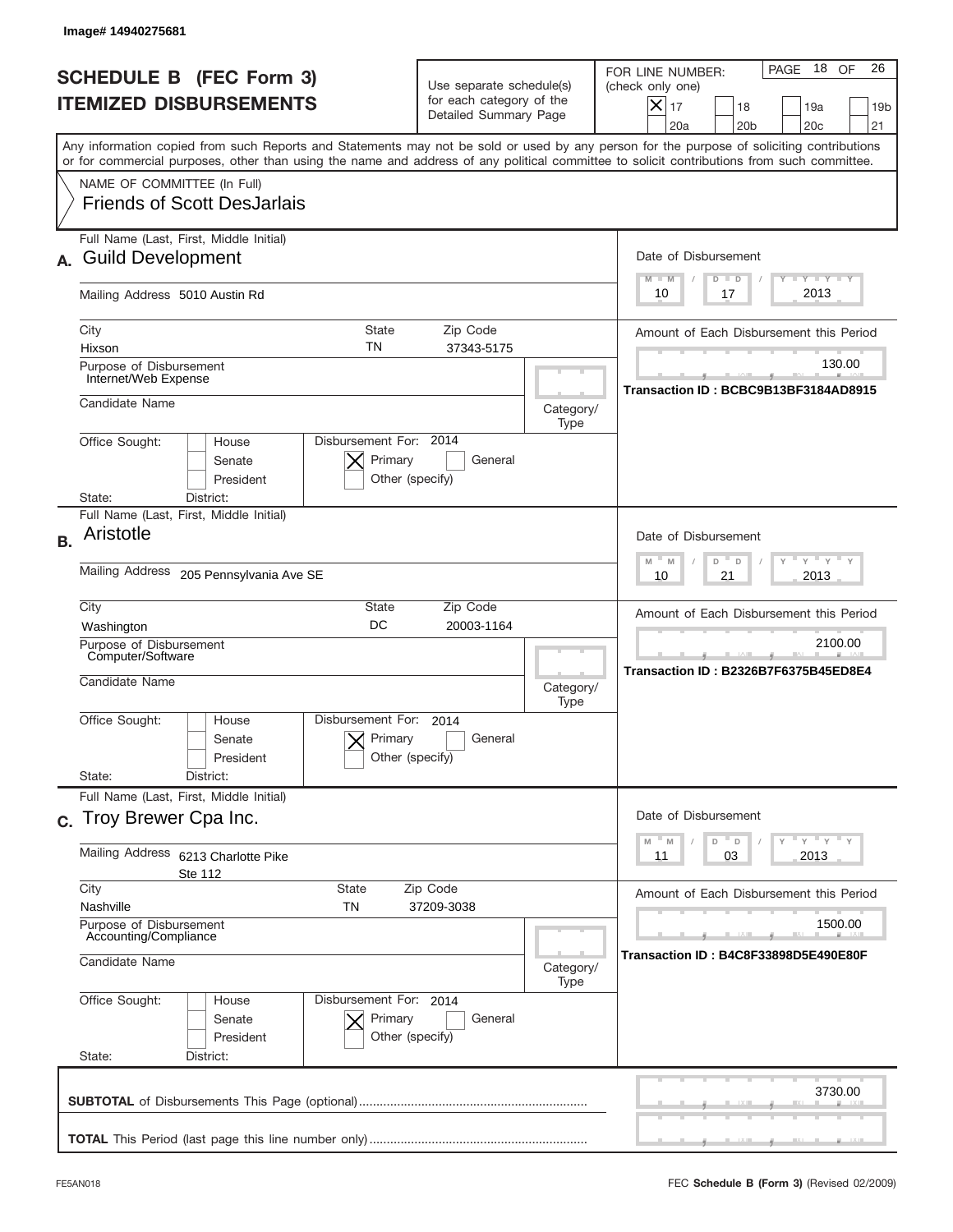|           | Image# 14940275682                                                                                                                                                                                                                                                                      |                                                                               |                                       |                                                                                                                                                             |
|-----------|-----------------------------------------------------------------------------------------------------------------------------------------------------------------------------------------------------------------------------------------------------------------------------------------|-------------------------------------------------------------------------------|---------------------------------------|-------------------------------------------------------------------------------------------------------------------------------------------------------------|
|           | <b>SCHEDULE B (FEC Form 3)</b><br><b>ITEMIZED DISBURSEMENTS</b>                                                                                                                                                                                                                         | Use separate schedule(s)<br>for each category of the<br>Detailed Summary Page |                                       | 26<br>PAGE 19<br>OF<br>FOR LINE NUMBER:<br>(check only one)<br>$X _{17}$<br>18<br>19a<br>19 <sub>b</sub><br>20 <sub>c</sub><br>20a<br>20 <sub>b</sub><br>21 |
|           | Any information copied from such Reports and Statements may not be sold or used by any person for the purpose of soliciting contributions<br>or for commercial purposes, other than using the name and address of any political committee to solicit contributions from such committee. |                                                                               |                                       |                                                                                                                                                             |
|           | NAME OF COMMITTEE (In Full)<br><b>Friends of Scott DesJarlais</b>                                                                                                                                                                                                                       |                                                                               |                                       |                                                                                                                                                             |
| А.        | Full Name (Last, First, Middle Initial)<br><b>The Social Office</b>                                                                                                                                                                                                                     |                                                                               |                                       | Date of Disbursement<br>$T - Y$ $T - Y$<br>$D$ $D$<br>$M - M$                                                                                               |
|           | Mailing Address 293 Fairfax Ave                                                                                                                                                                                                                                                         |                                                                               |                                       | 2013<br>11<br>04                                                                                                                                            |
|           | City<br>State<br>TN<br>Nashville                                                                                                                                                                                                                                                        | Zip Code<br>37212-4026                                                        |                                       | Amount of Each Disbursement this Period                                                                                                                     |
|           | Purpose of Disbursement<br>Finance/Administration Consulting Fee                                                                                                                                                                                                                        |                                                                               |                                       | 4411.94<br>Transaction ID: B19E9852751CB4CCAAF2                                                                                                             |
|           | Candidate Name                                                                                                                                                                                                                                                                          |                                                                               | Category/<br>Type                     |                                                                                                                                                             |
|           | Disbursement For: 2014<br>Office Sought:<br>House<br>Primary<br>Senate<br>President<br>Other (specify)<br>State:<br>District:                                                                                                                                                           | General                                                                       |                                       |                                                                                                                                                             |
| <b>B.</b> | Full Name (Last, First, Middle Initial)<br><b>Guild Development</b>                                                                                                                                                                                                                     |                                                                               |                                       | Date of Disbursement<br>$-M$<br>≡ γ ≡ γ ≡<br>M<br>D<br>D                                                                                                    |
|           | Mailing Address 5010 Austin Rd                                                                                                                                                                                                                                                          | 2013<br>11<br>06                                                              |                                       |                                                                                                                                                             |
|           | City<br>State<br><b>TN</b><br>Hixson                                                                                                                                                                                                                                                    | Zip Code<br>37343-5175                                                        |                                       | Amount of Each Disbursement this Period                                                                                                                     |
|           | Purpose of Disbursement<br>Internet/Web Expense<br>Candidate Name                                                                                                                                                                                                                       |                                                                               |                                       | 130.00<br>Transaction ID: B2C8E4DEA83F147FFB42                                                                                                              |
|           | Disbursement For:<br>Office Sought:<br>House<br>Primary<br>Senate<br>President                                                                                                                                                                                                          | 2014<br>General<br>Other (specify)                                            | Category/<br>Type                     |                                                                                                                                                             |
|           | State:<br>District:<br>Full Name (Last, First, Middle Initial)                                                                                                                                                                                                                          |                                                                               |                                       |                                                                                                                                                             |
|           | c. Raceway                                                                                                                                                                                                                                                                              |                                                                               |                                       | Date of Disbursement                                                                                                                                        |
|           | Mailing Address 2277 Hillsboro Blvd                                                                                                                                                                                                                                                     | ≡ γ ≡ γ ≡ γ<br>M<br>D<br>M<br>D<br>12<br>2013<br>11                           |                                       |                                                                                                                                                             |
|           | City<br><b>State</b><br>Zip Code<br>37355-7311<br>Manchester<br>TN<br>Purpose of Disbursement<br><b>Travel Expense-Fuel</b>                                                                                                                                                             |                                                                               |                                       | Amount of Each Disbursement this Period<br>54.20                                                                                                            |
|           | Candidate Name                                                                                                                                                                                                                                                                          | Category/<br>Type                                                             | Transaction ID : B6E3D4FE3F6DE4660A18 |                                                                                                                                                             |
|           | Office Sought:<br>Disbursement For: 2014<br>House<br>Senate<br>Primary<br>President<br>State:<br>District:                                                                                                                                                                              | General<br>Other (specify)                                                    |                                       |                                                                                                                                                             |
|           |                                                                                                                                                                                                                                                                                         |                                                                               |                                       | 4596.14                                                                                                                                                     |
|           |                                                                                                                                                                                                                                                                                         |                                                                               |                                       |                                                                                                                                                             |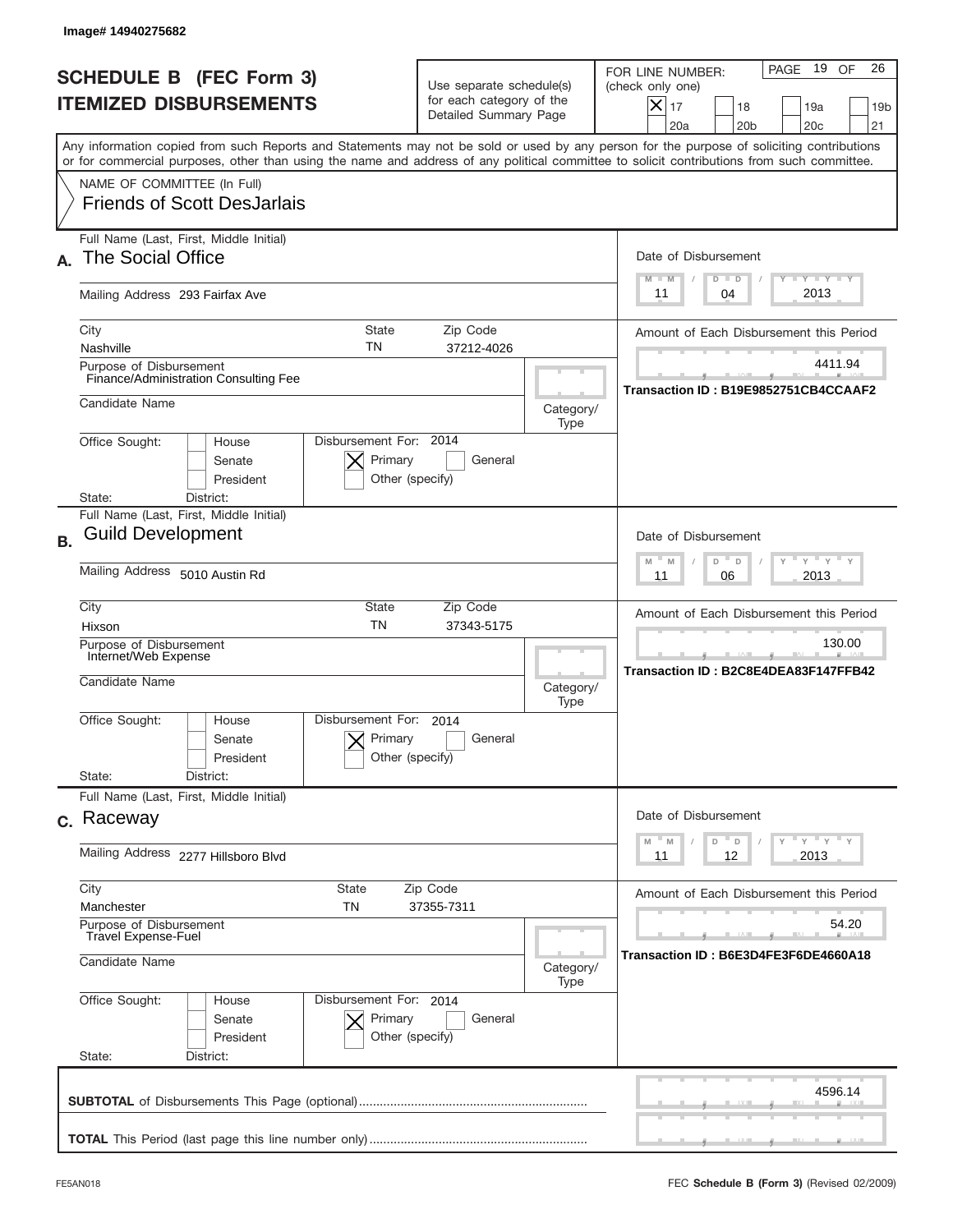|           | Image# 14940275683                                                                                                                                                                                                                                                                      |                                                         |                                                                               |                                                                                                                                                             |
|-----------|-----------------------------------------------------------------------------------------------------------------------------------------------------------------------------------------------------------------------------------------------------------------------------------------|---------------------------------------------------------|-------------------------------------------------------------------------------|-------------------------------------------------------------------------------------------------------------------------------------------------------------|
|           | <b>SCHEDULE B (FEC Form 3)</b><br><b>ITEMIZED DISBURSEMENTS</b>                                                                                                                                                                                                                         |                                                         | Use separate schedule(s)<br>for each category of the<br>Detailed Summary Page | 26<br>PAGE 20<br>OF<br>FOR LINE NUMBER:<br>(check only one)<br>$X _{17}$<br>18<br>19a<br>19 <sub>b</sub><br>20a<br>20 <sub>b</sub><br>20 <sub>c</sub><br>21 |
|           | Any information copied from such Reports and Statements may not be sold or used by any person for the purpose of soliciting contributions<br>or for commercial purposes, other than using the name and address of any political committee to solicit contributions from such committee. |                                                         |                                                                               |                                                                                                                                                             |
|           | NAME OF COMMITTEE (In Full)<br><b>Friends of Scott DesJarlais</b>                                                                                                                                                                                                                       |                                                         |                                                                               |                                                                                                                                                             |
| А.        | Full Name (Last, First, Middle Initial)<br>Capitol Hill Club                                                                                                                                                                                                                            |                                                         |                                                                               | Date of Disbursement<br><b>TANK TANK</b><br>$M - M$<br>$D$ $D$                                                                                              |
|           | Mailing Address 300 1st St SE                                                                                                                                                                                                                                                           |                                                         |                                                                               | 2013<br>12<br>11                                                                                                                                            |
|           | City<br>Washington                                                                                                                                                                                                                                                                      | <b>State</b><br>Zip Code<br>DC<br>20003-1801            |                                                                               | Amount of Each Disbursement this Period                                                                                                                     |
|           | Purpose of Disbursement<br>Meals                                                                                                                                                                                                                                                        |                                                         |                                                                               | 134.30<br>Transaction ID: BC387DF035BD74A11900                                                                                                              |
|           | Candidate Name                                                                                                                                                                                                                                                                          |                                                         | Category/<br>Type                                                             |                                                                                                                                                             |
|           | Office Sought:<br>House<br>Senate<br>President<br>State:<br>District:                                                                                                                                                                                                                   | Disbursement For: 2014<br>Primary<br>Other (specify)    | General                                                                       |                                                                                                                                                             |
| <b>B.</b> | Full Name (Last, First, Middle Initial)<br><b>Marathon Oil</b>                                                                                                                                                                                                                          |                                                         |                                                                               | Date of Disbursement<br>$-M$<br>$Y = Y$<br>M<br>D                                                                                                           |
|           | Mailing Address 34 Executive Dr                                                                                                                                                                                                                                                         |                                                         |                                                                               | D<br>12<br>2013<br>11                                                                                                                                       |
|           | City<br>Crossville                                                                                                                                                                                                                                                                      | State<br>Zip Code<br><b>TN</b><br>38555-5420            |                                                                               | Amount of Each Disbursement this Period                                                                                                                     |
|           | Purpose of Disbursement<br>Travel Expense-Fuel<br>Candidate Name                                                                                                                                                                                                                        |                                                         | Category/<br>Type                                                             | 63.82<br>Transaction ID: BB7A01F23D1274D9C9F4                                                                                                               |
|           | Office Sought:<br>House<br>Senate<br>President<br>State:<br>District:                                                                                                                                                                                                                   | Disbursement For:<br>2014<br>Primary<br>Other (specify) | General                                                                       |                                                                                                                                                             |
|           | Full Name (Last, First, Middle Initial)<br>c. Kangaroo Express                                                                                                                                                                                                                          |                                                         |                                                                               | Date of Disbursement                                                                                                                                        |
|           | Mailing Address 1200 S Cedar Ave                                                                                                                                                                                                                                                        |                                                         |                                                                               | ≡ γ ≡ γ ≡ γ<br>$-M$<br>D<br>M<br>D<br>12<br>2013<br>11                                                                                                      |
|           | City<br>State<br>South Pittsburg<br>TN                                                                                                                                                                                                                                                  | Zip Code<br>37380-1463                                  |                                                                               | Amount of Each Disbursement this Period                                                                                                                     |
|           | Purpose of Disbursement<br><b>Travel Expense-Fuel</b><br>Candidate Name                                                                                                                                                                                                                 |                                                         |                                                                               | 60.17<br>Transaction ID: B15CA2676335C429A97E<br>Category/                                                                                                  |
|           | Office Sought:<br>House<br>Senate<br>President<br>State:<br>District:                                                                                                                                                                                                                   | Disbursement For: 2014<br>Primary<br>Other (specify)    | Type<br>General                                                               |                                                                                                                                                             |
|           |                                                                                                                                                                                                                                                                                         |                                                         |                                                                               | 258.29                                                                                                                                                      |
|           |                                                                                                                                                                                                                                                                                         |                                                         |                                                                               |                                                                                                                                                             |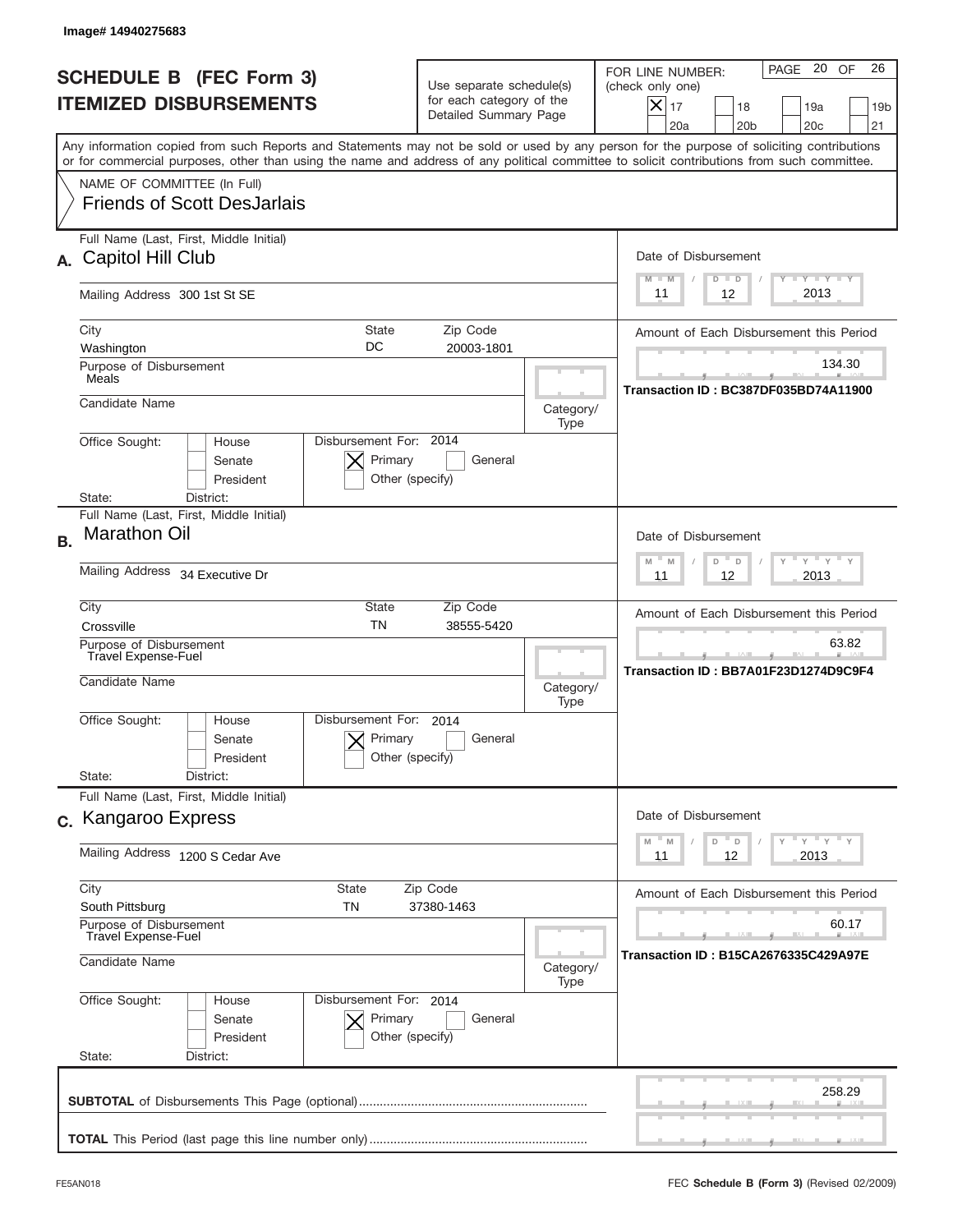|           | Image#14940275684                                                                                                                                                                                                                                                                       |                                                                               |                   |                                                                                                                                                                    |
|-----------|-----------------------------------------------------------------------------------------------------------------------------------------------------------------------------------------------------------------------------------------------------------------------------------------|-------------------------------------------------------------------------------|-------------------|--------------------------------------------------------------------------------------------------------------------------------------------------------------------|
|           | <b>SCHEDULE B (FEC Form 3)</b><br><b>ITEMIZED DISBURSEMENTS</b>                                                                                                                                                                                                                         | Use separate schedule(s)<br>for each category of the<br>Detailed Summary Page |                   | 26<br>PAGE 21 OF<br>FOR LINE NUMBER:<br>(check only one)<br>$ \mathsf{X} _{17}$<br>18<br>19a<br>19 <sub>b</sub><br>20a<br>20 <sub>b</sub><br>20 <sub>c</sub><br>21 |
|           | Any information copied from such Reports and Statements may not be sold or used by any person for the purpose of soliciting contributions<br>or for commercial purposes, other than using the name and address of any political committee to solicit contributions from such committee. |                                                                               |                   |                                                                                                                                                                    |
|           | NAME OF COMMITTEE (In Full)<br><b>Friends of Scott DesJarlais</b>                                                                                                                                                                                                                       |                                                                               |                   |                                                                                                                                                                    |
| <b>A.</b> | Full Name (Last, First, Middle Initial)<br>Us Airways                                                                                                                                                                                                                                   |                                                                               |                   | Date of Disbursement<br>Y TY TY TY<br>$M - M$<br>$D$ $D$                                                                                                           |
|           | Mailing Address 6000 N Terminal Pkwy                                                                                                                                                                                                                                                    | 2013<br>21<br>11                                                              |                   |                                                                                                                                                                    |
|           | City<br><b>State</b><br>GA<br>Atlanta                                                                                                                                                                                                                                                   | Zip Code<br>30320-7400                                                        |                   | Amount of Each Disbursement this Period                                                                                                                            |
|           | Purpose of Disbursement<br><b>Travel Expense</b>                                                                                                                                                                                                                                        |                                                                               |                   | 806.80                                                                                                                                                             |
|           | Candidate Name                                                                                                                                                                                                                                                                          |                                                                               | Category/<br>Type | Transaction ID: B8016AD3A19A8446388F                                                                                                                               |
|           | Disbursement For: 2014<br>Office Sought:<br>House<br>Primary<br>Senate<br>President<br>Other (specify)                                                                                                                                                                                  | General                                                                       |                   |                                                                                                                                                                    |
|           | State:<br>District:<br>Full Name (Last, First, Middle Initial)                                                                                                                                                                                                                          |                                                                               |                   |                                                                                                                                                                    |
| <b>B.</b> | <b>Shell Oil</b>                                                                                                                                                                                                                                                                        |                                                                               |                   | Date of Disbursement<br>$\cdots$ $\gamma$ $\cdots$ $\gamma$ $\cdots$ $\gamma$<br>$M - M$<br>D<br>D                                                                 |
|           | Mailing Address<br>1330 Vultee Blvd                                                                                                                                                                                                                                                     | 2013<br>11<br>29                                                              |                   |                                                                                                                                                                    |
|           | City<br>State<br><b>TN</b><br>Nashville                                                                                                                                                                                                                                                 | Zip Code<br>37217-1923                                                        |                   | Amount of Each Disbursement this Period                                                                                                                            |
|           | Purpose of Disbursement<br>Travel Expense-Fuel<br>Candidate Name                                                                                                                                                                                                                        |                                                                               | Category/         | 64.63<br>Transaction ID: BA6813A2924A2435493E                                                                                                                      |
|           | Disbursement For:<br>Office Sought:<br>House<br>Primary<br>Senate<br>Other (specify)<br>President<br>State:<br>District:                                                                                                                                                                | 2014<br>General                                                               | Type              |                                                                                                                                                                    |
|           | Full Name (Last, First, Middle Initial)<br>c. The Social Office                                                                                                                                                                                                                         |                                                                               |                   | Date of Disbursement                                                                                                                                               |
|           | Mailing Address 293 Fairfax Ave                                                                                                                                                                                                                                                         |                                                                               |                   | $\mathbb{F}$ $\mathsf{y}$ $\mathbb{F}$ $\mathsf{y}$ $\mathbb{F}$ $\mathsf{y}$<br>${\mathbb M}$<br>D<br>M<br>D<br>02<br>2013<br>12                                  |
|           | City<br>State<br>Zip Code<br>Nashville<br>TN<br>37212-4026                                                                                                                                                                                                                              |                                                                               |                   | Amount of Each Disbursement this Period                                                                                                                            |
|           | Purpose of Disbursement<br>Finance/Administration Consulting Fee<br>Candidate Name                                                                                                                                                                                                      |                                                                               | Category/<br>Type | 4132.72<br>Transaction ID : B489F737E3E8141F6B42                                                                                                                   |
|           | Office Sought:<br>Disbursement For: 2014<br>House<br>Senate<br>Primary<br>President<br>Other (specify)<br>State:<br>District:                                                                                                                                                           | General                                                                       |                   |                                                                                                                                                                    |
|           |                                                                                                                                                                                                                                                                                         |                                                                               |                   | 5004.15                                                                                                                                                            |
|           |                                                                                                                                                                                                                                                                                         |                                                                               |                   |                                                                                                                                                                    |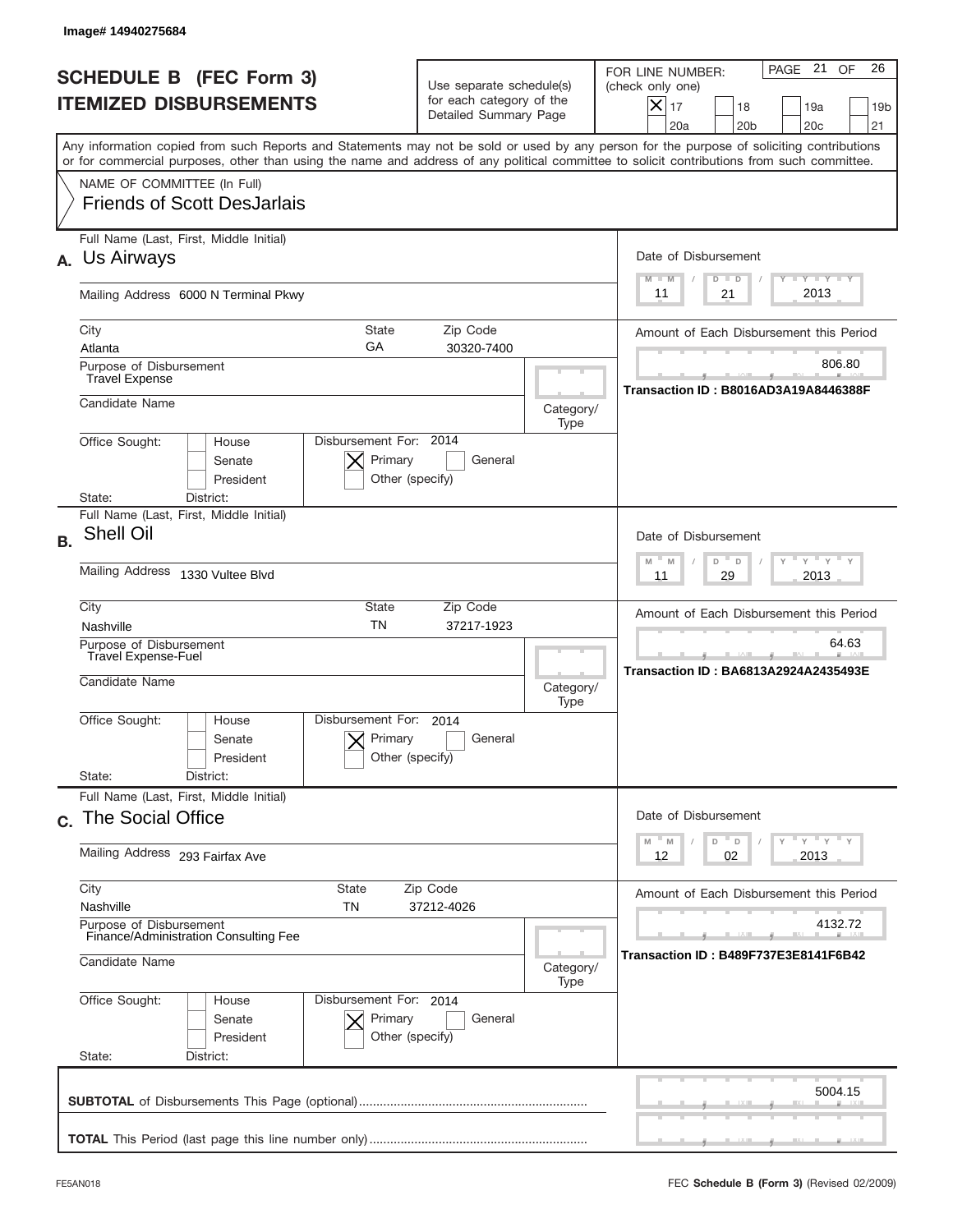|           | Image#14940275685                                                                                                                                                                                                                                                                       |                                                                               |                   |                                                                                                                                                               |
|-----------|-----------------------------------------------------------------------------------------------------------------------------------------------------------------------------------------------------------------------------------------------------------------------------------------|-------------------------------------------------------------------------------|-------------------|---------------------------------------------------------------------------------------------------------------------------------------------------------------|
|           | <b>SCHEDULE B (FEC Form 3)</b><br><b>ITEMIZED DISBURSEMENTS</b>                                                                                                                                                                                                                         | Use separate schedule(s)<br>for each category of the<br>Detailed Summary Page |                   | 26<br>PAGE 22 OF<br>FOR LINE NUMBER:<br>(check only one)<br>$\times$<br>17<br>18<br>19a<br>19 <sub>b</sub><br>20a<br>20 <sub>b</sub><br>20 <sub>c</sub><br>21 |
|           | Any information copied from such Reports and Statements may not be sold or used by any person for the purpose of soliciting contributions<br>or for commercial purposes, other than using the name and address of any political committee to solicit contributions from such committee. |                                                                               |                   |                                                                                                                                                               |
|           | NAME OF COMMITTEE (In Full)<br><b>Friends of Scott DesJarlais</b>                                                                                                                                                                                                                       |                                                                               |                   |                                                                                                                                                               |
| А.        | Full Name (Last, First, Middle Initial)<br>Shell Oil                                                                                                                                                                                                                                    |                                                                               |                   | Date of Disbursement<br>$T - Y$ $T - Y$<br>$M - M$<br>$D$ $D$                                                                                                 |
|           | Mailing Address 1330 Vultee Blvd                                                                                                                                                                                                                                                        |                                                                               |                   | 2013<br>02<br>12                                                                                                                                              |
|           | City<br><b>State</b><br>TN<br>Nashville                                                                                                                                                                                                                                                 | Zip Code<br>37217-1923                                                        |                   | Amount of Each Disbursement this Period                                                                                                                       |
|           | Purpose of Disbursement<br><b>Travel Expense-Fuel</b>                                                                                                                                                                                                                                   |                                                                               |                   | 57.48<br>Transaction ID: BEB1EF13C8D9048F4961                                                                                                                 |
|           | Candidate Name                                                                                                                                                                                                                                                                          |                                                                               | Category/<br>Type |                                                                                                                                                               |
|           | Disbursement For: 2014<br>Office Sought:<br>House<br>Primary<br>Senate<br>President<br>Other (specify)<br>District:<br>State:                                                                                                                                                           | General                                                                       |                   |                                                                                                                                                               |
| <b>B.</b> | Full Name (Last, First, Middle Initial)<br>Troy Brewer Cpa Inc.                                                                                                                                                                                                                         |                                                                               |                   | Date of Disbursement<br>$M - M$<br>$Y = Y$<br>D<br>$\Box$                                                                                                     |
|           | Mailing Address<br>6213 Charlotte Pike<br><b>Ste 112</b>                                                                                                                                                                                                                                | 02<br>2013<br>12                                                              |                   |                                                                                                                                                               |
|           | City<br>State<br><b>TN</b><br>Nashville                                                                                                                                                                                                                                                 | Zip Code<br>37209-3038                                                        |                   | Amount of Each Disbursement this Period                                                                                                                       |
|           | Purpose of Disbursement<br>Accounting/Compliance<br>Candidate Name                                                                                                                                                                                                                      |                                                                               |                   | 1500.00<br>Transaction ID: B409A453DE5A34C7B8A7                                                                                                               |
|           | Disbursement For:<br>Office Sought:<br>House<br>Primary<br>Senate<br>Other (specify)<br>President                                                                                                                                                                                       | 2014<br>General                                                               | Type              |                                                                                                                                                               |
|           | State:<br>District:<br>Full Name (Last, First, Middle Initial)                                                                                                                                                                                                                          |                                                                               |                   |                                                                                                                                                               |
|           | c. Verizon Wireless                                                                                                                                                                                                                                                                     |                                                                               |                   | Date of Disbursement<br>≡ γ ≡ γ ≡ γ<br>$-M$<br>D<br>M<br>D                                                                                                    |
|           | Mailing Address PO Box 105378                                                                                                                                                                                                                                                           |                                                                               |                   | 12<br>02<br>2013                                                                                                                                              |
|           | City<br>State<br>Atlanta<br>GА                                                                                                                                                                                                                                                          | Zip Code<br>30348-5378                                                        |                   | Amount of Each Disbursement this Period                                                                                                                       |
|           | Purpose of Disbursement<br><b>Telephone Expense</b><br>Candidate Name<br>Category/<br>Office Sought:<br>Disbursement For: 2014<br>House                                                                                                                                                 |                                                                               |                   | 164.66<br>Transaction ID: BEA5ABD5CF6194671A65                                                                                                                |
|           |                                                                                                                                                                                                                                                                                         |                                                                               |                   |                                                                                                                                                               |
|           | Primary<br>Senate<br>President<br>Other (specify)<br>State:<br>District:                                                                                                                                                                                                                | General                                                                       |                   |                                                                                                                                                               |
|           |                                                                                                                                                                                                                                                                                         |                                                                               |                   | 1722.14                                                                                                                                                       |
|           |                                                                                                                                                                                                                                                                                         |                                                                               |                   |                                                                                                                                                               |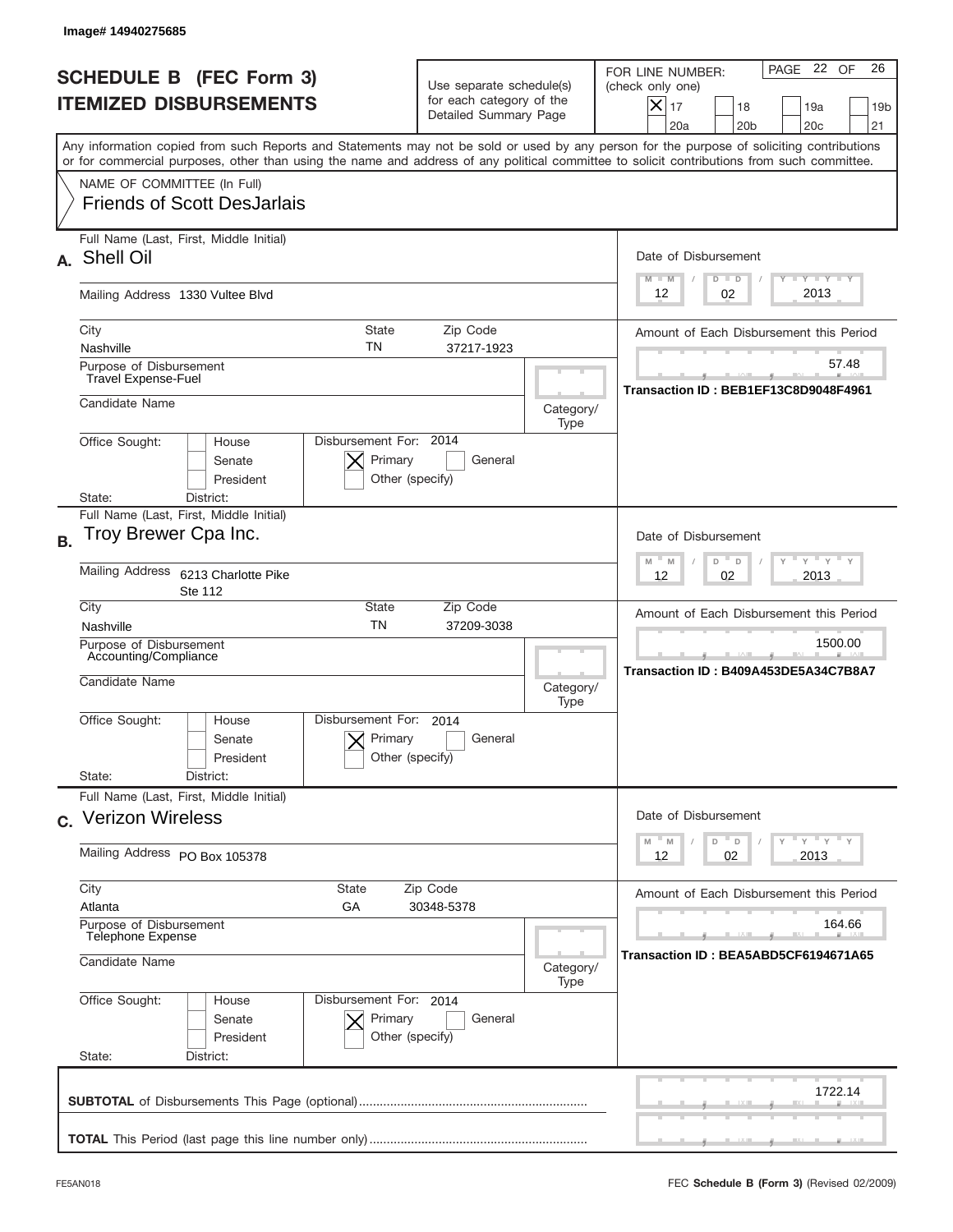|           | Image# 14940275686                                                                                                                                                                                                                                                                      |                                                                               |                                            |                                                                                                                                                                            |
|-----------|-----------------------------------------------------------------------------------------------------------------------------------------------------------------------------------------------------------------------------------------------------------------------------------------|-------------------------------------------------------------------------------|--------------------------------------------|----------------------------------------------------------------------------------------------------------------------------------------------------------------------------|
|           | <b>SCHEDULE B (FEC Form 3)</b><br><b>ITEMIZED DISBURSEMENTS</b>                                                                                                                                                                                                                         | Use separate schedule(s)<br>for each category of the<br>Detailed Summary Page |                                            | 26<br>PAGE 23 OF<br>FOR LINE NUMBER:<br>(check only one)<br>$\boldsymbol{\times}$<br>17<br>18<br>19a<br>19 <sub>b</sub><br>20a<br>20 <sub>b</sub><br>20 <sub>c</sub><br>21 |
|           | Any information copied from such Reports and Statements may not be sold or used by any person for the purpose of soliciting contributions<br>or for commercial purposes, other than using the name and address of any political committee to solicit contributions from such committee. |                                                                               |                                            |                                                                                                                                                                            |
|           | NAME OF COMMITTEE (In Full)<br><b>Friends of Scott DesJarlais</b>                                                                                                                                                                                                                       |                                                                               |                                            |                                                                                                                                                                            |
|           | Full Name (Last, First, Middle Initial)<br><b>Verizon Wireless</b>                                                                                                                                                                                                                      |                                                                               |                                            | Date of Disbursement<br>Y TY TY TY<br>$M - M$<br>$D$ $D$                                                                                                                   |
|           | Mailing Address PO Box 105378                                                                                                                                                                                                                                                           |                                                                               |                                            | 2013<br>12<br>04                                                                                                                                                           |
|           | City<br>State<br>GA<br>Atlanta                                                                                                                                                                                                                                                          | Zip Code<br>30348-5378                                                        |                                            | Amount of Each Disbursement this Period                                                                                                                                    |
|           | Purpose of Disbursement<br>Telephone Expense                                                                                                                                                                                                                                            |                                                                               |                                            | 164.67<br>Transaction ID: B95DD4302B9684900BB7                                                                                                                             |
|           | Candidate Name<br>Disbursement For: 2014<br>Office Sought:<br>House                                                                                                                                                                                                                     |                                                                               | Category/<br>Type                          |                                                                                                                                                                            |
|           | Primary<br>Senate<br>Other (specify)<br>President<br>State:<br>District:                                                                                                                                                                                                                | General                                                                       |                                            |                                                                                                                                                                            |
| <b>B.</b> | Full Name (Last, First, Middle Initial)<br>Mr. Scott Hudson                                                                                                                                                                                                                             |                                                                               |                                            | Date of Disbursement<br>$\cdots$ $\gamma$ $\cdots$ $\gamma$ $\cdots$ $\gamma$                                                                                              |
|           | Mailing Address 4110 18th St. NE                                                                                                                                                                                                                                                        |                                                                               | $M - M$<br>D<br>$\Box$<br>2013<br>12<br>04 |                                                                                                                                                                            |
|           | City<br>State<br>DC<br>Washington                                                                                                                                                                                                                                                       | Zip Code<br>20018-3202                                                        |                                            | Amount of Each Disbursement this Period<br>278.33                                                                                                                          |
|           | Purpose of Disbursement<br>Finance/Administration Counsulting Fee<br>Candidate Name                                                                                                                                                                                                     |                                                                               |                                            | Transaction ID: BC8DA78DDA738450C947                                                                                                                                       |
|           | Disbursement For:<br>Office Sought:<br>House<br>Primary<br>Senate<br>Other (specify)<br>President                                                                                                                                                                                       | 2014<br>General                                                               |                                            |                                                                                                                                                                            |
|           | State:<br>District:<br>Full Name (Last, First, Middle Initial)<br>c. Tortilla Coast                                                                                                                                                                                                     |                                                                               |                                            | Date of Disbursement                                                                                                                                                       |
|           | Mailing Address 400 1st St SE                                                                                                                                                                                                                                                           |                                                                               |                                            | $Y$ $Y$ $Y$ $Y$ $Y$<br>M<br>$\mathbb M$<br>D<br>D<br>12<br>2013<br>04                                                                                                      |
|           | City<br><b>State</b><br>Washington<br>DC                                                                                                                                                                                                                                                | Zip Code<br>20003-1826                                                        |                                            | Amount of Each Disbursement this Period                                                                                                                                    |
|           | Purpose of Disbursement<br><b>Catering Expense</b><br>Candidate Name                                                                                                                                                                                                                    |                                                                               |                                            | 221.51<br>Transaction ID: B27F03181BA874104B23                                                                                                                             |
|           | Office Sought:<br>Disbursement For: 2014<br>House<br>Senate<br>Primary<br>President<br>Other (specify)<br>State:<br>District:                                                                                                                                                           | General                                                                       | Type                                       |                                                                                                                                                                            |
|           |                                                                                                                                                                                                                                                                                         |                                                                               |                                            | 664.51                                                                                                                                                                     |
|           |                                                                                                                                                                                                                                                                                         |                                                                               |                                            |                                                                                                                                                                            |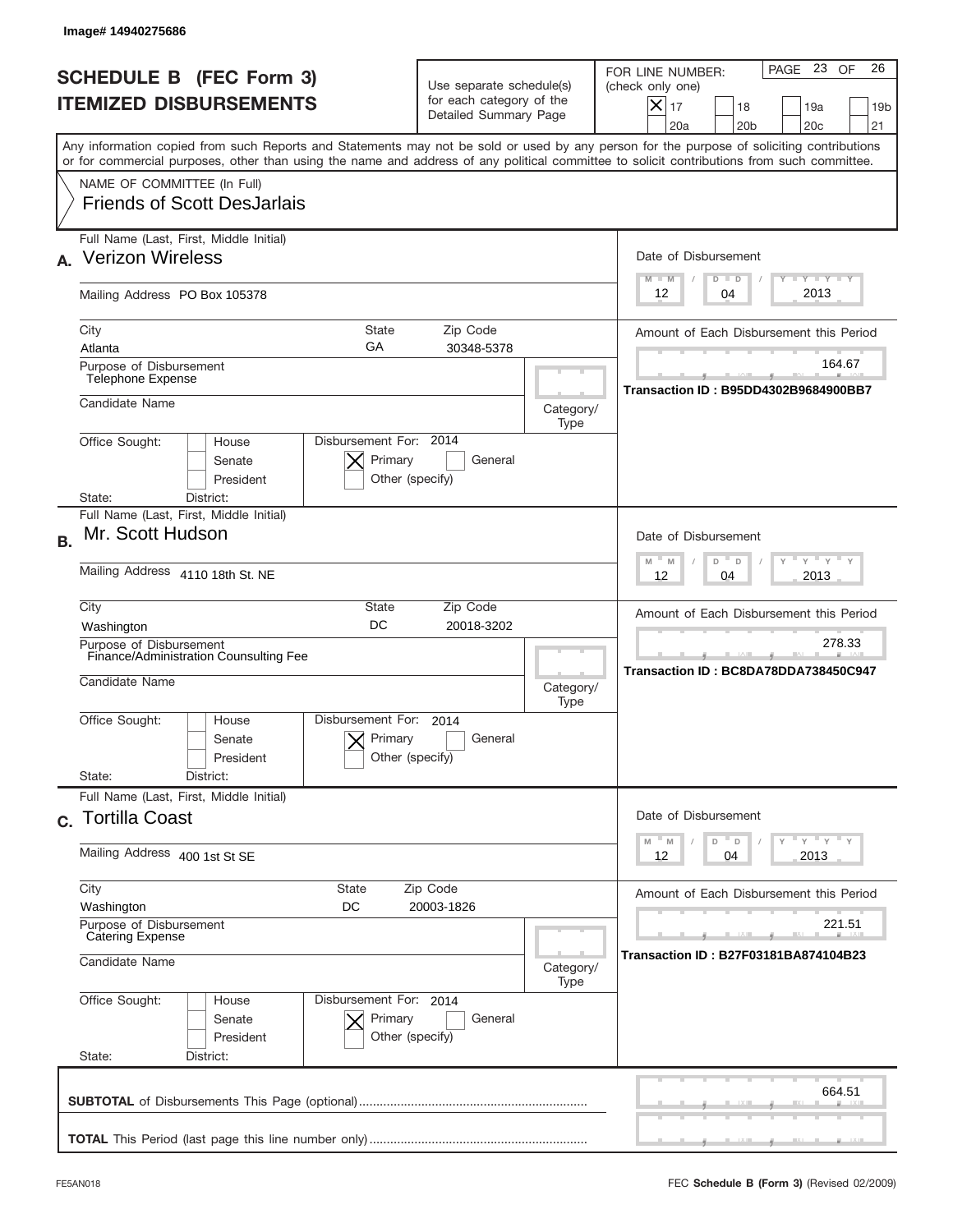|           | Image# 14940275687                                                                                                                                                                                                                                                                      |                                                                               |                   |                                                                                                                                                        |
|-----------|-----------------------------------------------------------------------------------------------------------------------------------------------------------------------------------------------------------------------------------------------------------------------------------------|-------------------------------------------------------------------------------|-------------------|--------------------------------------------------------------------------------------------------------------------------------------------------------|
|           | <b>SCHEDULE B (FEC Form 3)</b><br><b>ITEMIZED DISBURSEMENTS</b>                                                                                                                                                                                                                         | Use separate schedule(s)<br>for each category of the<br>Detailed Summary Page |                   | PAGE 24 OF<br>26<br>FOR LINE NUMBER:<br>(check only one)<br>X<br>17<br>18<br>19a<br>19 <sub>b</sub><br>20 <sub>c</sub><br>21<br>20a<br>20 <sub>b</sub> |
|           | Any information copied from such Reports and Statements may not be sold or used by any person for the purpose of soliciting contributions<br>or for commercial purposes, other than using the name and address of any political committee to solicit contributions from such committee. |                                                                               |                   |                                                                                                                                                        |
|           | NAME OF COMMITTEE (In Full)<br><b>Friends of Scott DesJarlais</b>                                                                                                                                                                                                                       |                                                                               |                   |                                                                                                                                                        |
|           | Full Name (Last, First, Middle Initial)<br><b>Guild Development</b>                                                                                                                                                                                                                     |                                                                               |                   | Date of Disbursement<br>$T - Y$ $T - Y$<br>$M - M$<br>$D$ $D$                                                                                          |
|           | Mailing Address 5010 Austin Rd                                                                                                                                                                                                                                                          |                                                                               |                   | 2013<br>04<br>12                                                                                                                                       |
|           | City<br><b>State</b><br>TN<br>Hixson<br>Purpose of Disbursement                                                                                                                                                                                                                         | Zip Code<br>37343-5175                                                        |                   | Amount of Each Disbursement this Period<br>130.00                                                                                                      |
|           | Internet/Web Expense<br>Candidate Name                                                                                                                                                                                                                                                  |                                                                               | Category/         | Transaction ID: B6AA109518CC640BFA7D                                                                                                                   |
|           | Disbursement For: 2014<br>Office Sought:<br>House<br>Primary<br>Senate<br>President<br>State:<br>District:                                                                                                                                                                              | General<br>Other (specify)                                                    | Type              |                                                                                                                                                        |
| <b>B.</b> | Full Name (Last, First, Middle Initial)<br><b>Federal Express</b>                                                                                                                                                                                                                       |                                                                               |                   | Date of Disbursement                                                                                                                                   |
|           | Mailing Address 212 Broadway                                                                                                                                                                                                                                                            | " γ " γ "<br>$M - M$<br>D<br>D<br>2013<br>12<br>09                            |                   |                                                                                                                                                        |
|           | City<br>State<br><b>TN</b><br>Nashville                                                                                                                                                                                                                                                 | Zip Code<br>37201-2118                                                        |                   | Amount of Each Disbursement this Period                                                                                                                |
|           | Purpose of Disbursement<br>Direct Mail-Shipping<br>Candidate Name                                                                                                                                                                                                                       |                                                                               |                   | 1313.35<br>Transaction ID: B4B09E35E74CF4B88B5D                                                                                                        |
|           | Disbursement For:<br>Office Sought:<br>House<br>Primary<br>Senate<br>President                                                                                                                                                                                                          | 2014<br>General<br>Other (specify)                                            |                   |                                                                                                                                                        |
|           | State:<br>District:<br>Full Name (Last, First, Middle Initial)                                                                                                                                                                                                                          |                                                                               |                   |                                                                                                                                                        |
|           | c. Andy's Market                                                                                                                                                                                                                                                                        |                                                                               |                   | Date of Disbursement<br>≡ γ ≡ γ ≡ γ<br>$-M$<br>M<br>D<br>D                                                                                             |
|           | Mailing Address 710 N. Cedar                                                                                                                                                                                                                                                            | 2013<br>12<br>17                                                              |                   |                                                                                                                                                        |
|           | City<br>State<br>South Pittsburg<br>TN                                                                                                                                                                                                                                                  | Zip Code<br>37380                                                             |                   | Amount of Each Disbursement this Period                                                                                                                |
|           | Purpose of Disbursement<br><b>Travel Expense-Fuel</b><br>Candidate Name                                                                                                                                                                                                                 |                                                                               |                   | 60.28<br>Transaction ID : BD53F9C3D0DB549F4982                                                                                                         |
|           | Office Sought:<br>Disbursement For: 2014<br>House<br>Senate<br>Primary<br>President<br>State:<br>District:                                                                                                                                                                              | General<br>Other (specify)                                                    | Category/<br>Type |                                                                                                                                                        |
|           |                                                                                                                                                                                                                                                                                         |                                                                               |                   | 1503.63                                                                                                                                                |
|           |                                                                                                                                                                                                                                                                                         |                                                                               |                   |                                                                                                                                                        |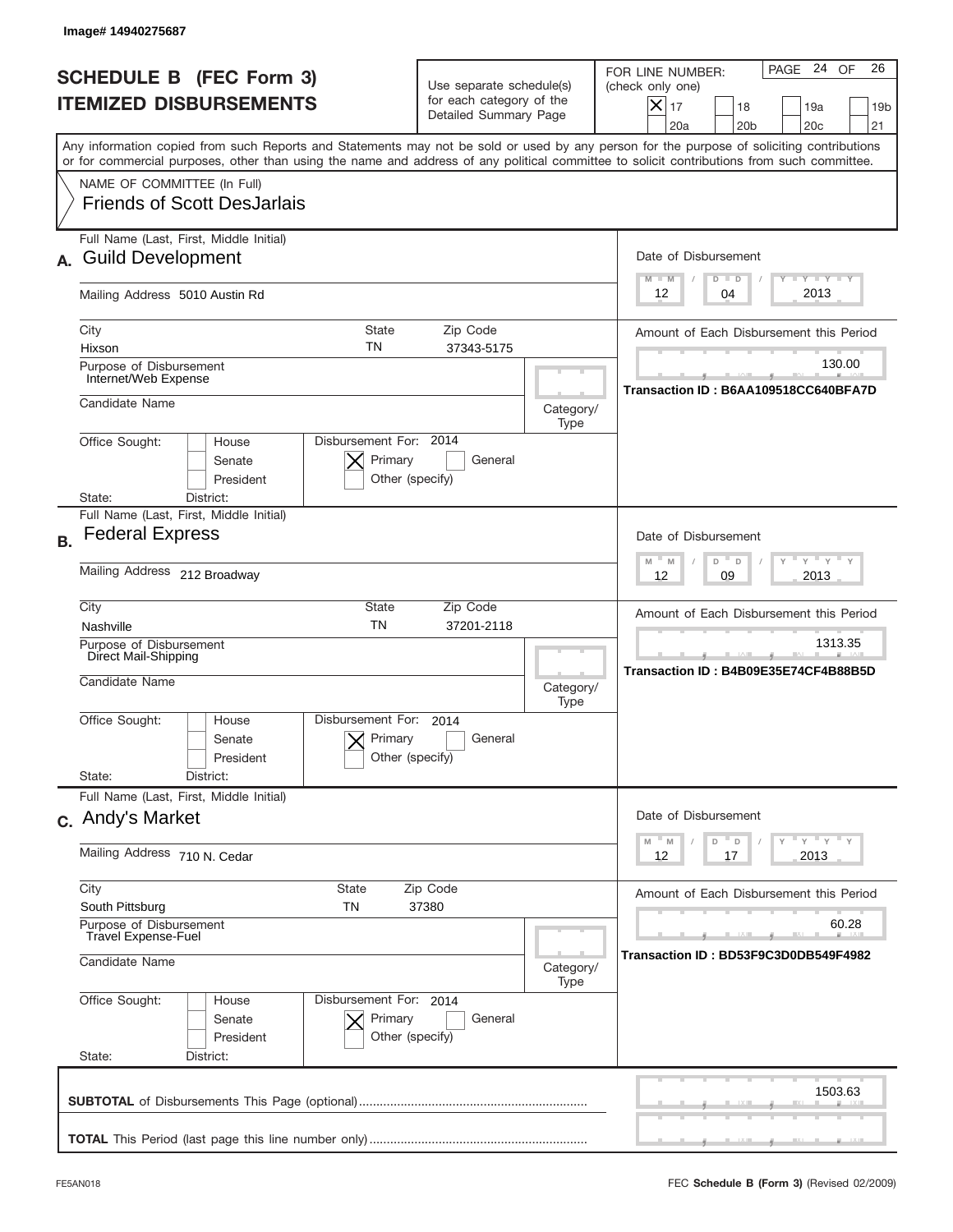|           | Image#14940275688                                                                                                                                                                                                                                                                       |                                                                               |                                                               |                                                                                                                                                             |
|-----------|-----------------------------------------------------------------------------------------------------------------------------------------------------------------------------------------------------------------------------------------------------------------------------------------|-------------------------------------------------------------------------------|---------------------------------------------------------------|-------------------------------------------------------------------------------------------------------------------------------------------------------------|
|           | <b>SCHEDULE B (FEC Form 3)</b><br><b>ITEMIZED DISBURSEMENTS</b>                                                                                                                                                                                                                         | Use separate schedule(s)<br>for each category of the<br>Detailed Summary Page |                                                               | 26<br>PAGE 25<br>OF<br>FOR LINE NUMBER:<br>(check only one)<br>$X _{17}$<br>18<br>19a<br>19 <sub>b</sub><br>20 <sub>c</sub><br>20a<br>20 <sub>b</sub><br>21 |
|           | Any information copied from such Reports and Statements may not be sold or used by any person for the purpose of soliciting contributions<br>or for commercial purposes, other than using the name and address of any political committee to solicit contributions from such committee. |                                                                               |                                                               |                                                                                                                                                             |
|           | NAME OF COMMITTEE (In Full)<br><b>Friends of Scott DesJarlais</b>                                                                                                                                                                                                                       |                                                                               |                                                               |                                                                                                                                                             |
| А.        | Full Name (Last, First, Middle Initial)<br>Capitol Hill Club                                                                                                                                                                                                                            |                                                                               | Date of Disbursement<br>$T - Y$ $T - Y$<br>$M - M$<br>$D$ $D$ |                                                                                                                                                             |
|           | Mailing Address 300 1st St SE                                                                                                                                                                                                                                                           |                                                                               |                                                               | 2013<br>19<br>12                                                                                                                                            |
|           | City<br>State<br>DC<br>Washington                                                                                                                                                                                                                                                       | Zip Code<br>20003-1801                                                        |                                                               | Amount of Each Disbursement this Period                                                                                                                     |
|           | Purpose of Disbursement<br>Meals                                                                                                                                                                                                                                                        |                                                                               |                                                               | 50.62<br><b>Transaction ID: B7875A8B5019542908A2</b>                                                                                                        |
|           | Candidate Name                                                                                                                                                                                                                                                                          |                                                                               | Category/<br>Type                                             |                                                                                                                                                             |
|           | Disbursement For: 2014<br>Office Sought:<br>House<br>Primary<br>Senate<br>President<br>Other (specify)<br>State:<br>District:                                                                                                                                                           | General                                                                       |                                                               |                                                                                                                                                             |
| <b>B.</b> | Full Name (Last, First, Middle Initial)<br>Andy's Market                                                                                                                                                                                                                                |                                                                               |                                                               | Date of Disbursement<br>$\cdots$ $\gamma$ $\cdots$ $\gamma$ $\cdots$<br>$M - M$                                                                             |
|           | Mailing Address 710 N. Cedar                                                                                                                                                                                                                                                            |                                                                               |                                                               | D<br>D<br>2013<br>12<br>20                                                                                                                                  |
|           | City<br>State<br><b>TN</b><br>South Pittsburg                                                                                                                                                                                                                                           | Zip Code<br>37380                                                             |                                                               | Amount of Each Disbursement this Period                                                                                                                     |
|           | Purpose of Disbursement<br>Travel Expense-Fuel<br>Candidate Name                                                                                                                                                                                                                        |                                                                               | Category/<br>Type                                             | 61.36<br>Transaction ID: B768DF45DE89E4A3D8EF                                                                                                               |
|           | Disbursement For:<br>Office Sought:<br>House<br>Primary<br>Senate<br>Other (specify)<br>President                                                                                                                                                                                       | 2014<br>General                                                               |                                                               |                                                                                                                                                             |
|           | State:<br>District:<br>Full Name (Last, First, Middle Initial)                                                                                                                                                                                                                          |                                                                               |                                                               |                                                                                                                                                             |
|           | c. Regions Bank                                                                                                                                                                                                                                                                         |                                                                               |                                                               | Date of Disbursement<br>≡ γ ≡ γ ≡ γ<br>D<br>M<br>M<br>D                                                                                                     |
|           | Mailing Address 181 Belle Forest Cir                                                                                                                                                                                                                                                    | 2013<br>12<br>31                                                              |                                                               |                                                                                                                                                             |
|           | City<br>State<br>Nashville<br>TN                                                                                                                                                                                                                                                        | Zip Code<br>37221-2103                                                        |                                                               | Amount of Each Disbursement this Period                                                                                                                     |
|           | Purpose of Disbursement<br>Bank charges/Credit Card Discounts<br>Candidate Name                                                                                                                                                                                                         |                                                                               | Category/                                                     | 400.69<br>Transaction ID : BCCFAD483D7EB4CB8914                                                                                                             |
|           | Office Sought:<br>Disbursement For: 2014<br>House<br>Senate<br>Primary<br>President<br>Other (specify)<br>State:<br>District:                                                                                                                                                           | General                                                                       | Type                                                          |                                                                                                                                                             |
|           |                                                                                                                                                                                                                                                                                         |                                                                               |                                                               | 512.67                                                                                                                                                      |
|           |                                                                                                                                                                                                                                                                                         |                                                                               |                                                               |                                                                                                                                                             |